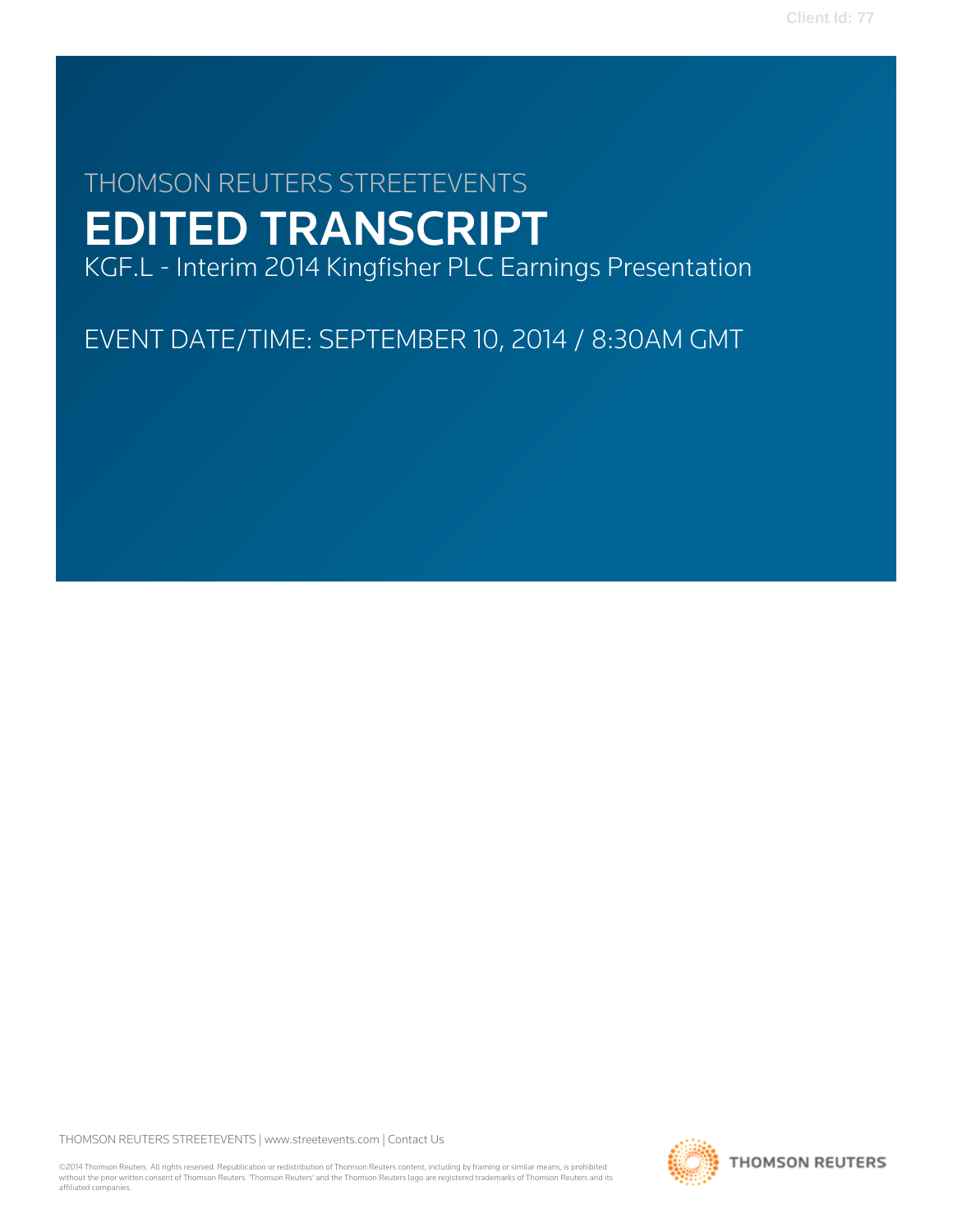#### **CORPORATE PARTICIPANTS**

**[Daniel Bernard](#page-1-0)** Kingfisher Plc - Chairman **[Veronique Laury](#page-2-0)** Kingfisher Plc - CEO, Castorama **[Ian Cheshire](#page-3-0)** Kingfisher Plc - Group Chief Executive **[Karen Witts](#page-4-0)** Kingfisher Plc - Group Finance Director **[Kevin O'Byrne](#page-8-0)** Kingfisher Plc - CEO, B&Q & Koctas Brands

#### **CONFERENCE CALL PARTICIPANTS**

**[Warwick Okines](#page-17-0)** Deutsche Bank Research - Analyst **[Jamie Merriman](#page-19-0)** Sanford C. Bernstein & Co., LLC - Analyst **[Tushar Jain](#page-19-1)** BofA Merrill Lynch - Analyst **[James Grzinic](#page-20-0)** Jefferies & Co. - Analyst **[Chris Chaviaras](#page-20-1)** Barclays - Analyst **[Tony Shiret](#page-22-0)** Espirito Santo Investment Bank - Analyst **[Paul Steegers](#page-24-0)** BofA Merrill Lynch - Analyst

#### **PRESENTATION**

#### **Unidentified Speaker**

<span id="page-1-0"></span>Good morning, everybody. Welcome to the interim results, and we're going to start proceedings with some words from our Chairman, Daniel Bernard. Daniel?

#### **Daniel Bernard** - Kingfisher Plc - Chairman

Good morning, ladies and gentlemen. My name is Daniel Bernard. I am the Chairman of the Kingfisher Group, and I'm delighted to welcome you today for our interim presentation.

Before I give back the mic to the executive team for their usual review of the interim results, I would like to tell you about the decision we have announced today regarding Group Chief Executive succession.

As I am sure you would expect, the Board and Sir Ian Cheshire discuss succession as part of our regular planning meetings. After a busy and successful seven years as Group Chief Executive, and with a significant phase of development in front of us, we have agreed the need to clarify future succession.

The next five years will be particularly busy as we deliver Group best in class IT customer data and omnichannel capabilities, as we expand Screwfix and Brico Depot in new markets, as we complete our common brands and common assortment program and subject to completion, integrate Mr. Bricolage with Kingfisher business in France.

This will be a huge commitment for the Group Chief Executive and we have all agreed that now is the best time for transition to the next generation. Accordingly, as you have seen from our announcement this morning, Ian will be passing the baton. Perhaps it's too military but it's better to say that than hand over, for French hand over is too difficult, so passing the baton is better, to Mrs. Veronique Laury by the end of the current financial year.

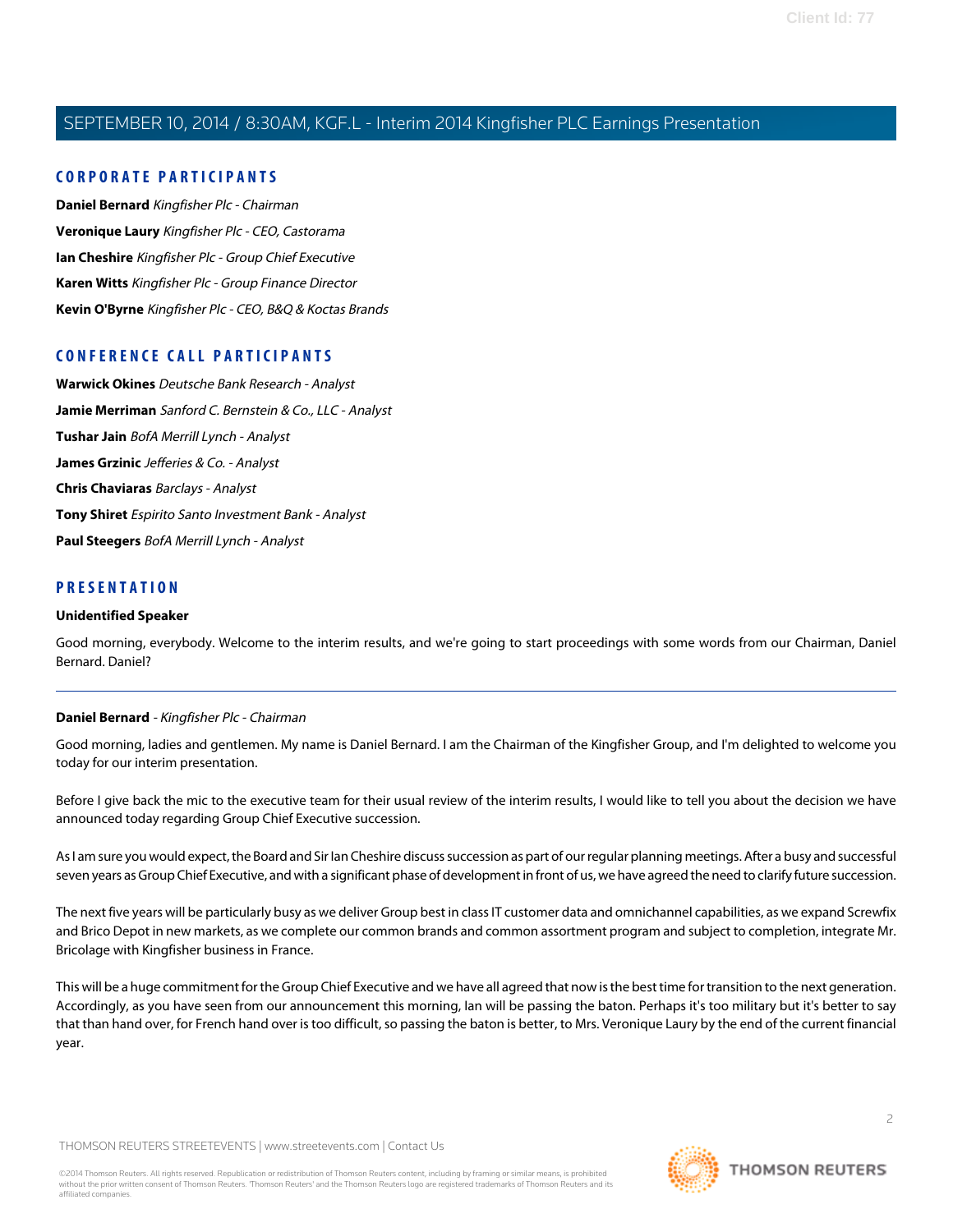There will be, of course, a full transition process over the coming months before Veronique takes over. Ian will remain on the Board until the end of our financial year, leaving on January 31, 2015.

In his time as Group CEO, Ian has transformed Kingfisher into a strong business with a bright future during and despite a very difficult economic time. During his tenure, reported sales grew 23%, adjusted profit before tax doubled and Kingfisher market cap increased by GBP3.8 billion, an increase of 112%.

And, GBP1.6 billion of financial debt was eliminated, leaving the business financially strong and strong enough to commence a capital return program to our shareholders in 2014, the first in Kingfisher's history.

He also leaves a strong sustainability legacy in net positive and an impressive management team throughout the businesses. Moreover, I would like to say that it has been a great pleasure for me to work with Ian and on behalf of the Board of my colleagues, and all the colleagues of the Group, I want to thank him for his successful leadership. It has been a great phase in the life of Kingfisher. Bravo, Ian.

Following a rigorous review of candidates, internal and external, I am delighted that Veronique Laury emerged as the clear favorite for Group Chief Executive. I know many of you know her already and you will have contact with her.

<span id="page-2-0"></span>As you know, she's currently Chief Executive of our big and successful business in France, Castorama. Please, Veronique, could you stand up and say some words to introduce yourself?

#### **Veronique Laury** - Kingfisher Plc - CEO, Castorama

Thank you, Daniel, and the whole Board, for its trust and for giving me this great opportunity to build on Ian's legacy and, as well, to lead Kingfisher into a new phase of its journey.

I would like really to say a specific thank you to Ian for his mentoring all along my 11 years at Kingfisher. I would never be there without him and I really would like to thank him.

I would like this morning, as a start, to share three things with you. The first one is about my career; as I'm used to describe my career, I say always, I've dedicated my whole professional life to home improvement. You will join me to say that for, as a woman, it's not very sexy. I know that already I have a new name, which is Madam Bricolage, and I promise you that in French it's not sexy at all. But anyway, I will have to cope with it.

More seriously, having thought about what was my purpose, I think my purpose is really to help people to improve their lives by improving their homes. And when I'm saying it, I'm meaning it, so that's the first thing.

The second thing I would like to share with you about me is, as you can see on this CV, I'm a long-lasting person. I'm really long-term and future-focused. I'm anchored in the reality; the reality of people's lives; the reality of our employees; the reality of our businesses. And the last thing, I will try to always focus on the task, what needs to be done.

The last, but not least, thing I would like to share this morning is about the potential of home improvement. Having traveled in a lot of different countries, and especially the countries where Kingfisher is, I firmly believe in the potential of our home improvement industry. You just need to look at the home of people from outside and from inside to see it. We need to work hard to realize it and to answer people's needs.

As a conclusion, I would say that I promise you that I will put all my energy and my enthusiasm in leading Kingfisher into its next phase. I will put, as well, my competence and my knowledge and I will build on it and will continue to grow it.

My ambition for Kingfisher as an organization, and with all the teams of Kingfisher that Ian has been building, is really to make Kingfisher the leading home improvement Group in the east part of the world. When I say leading, I mean the Group which change people's lives. That's my definition of a leading company.

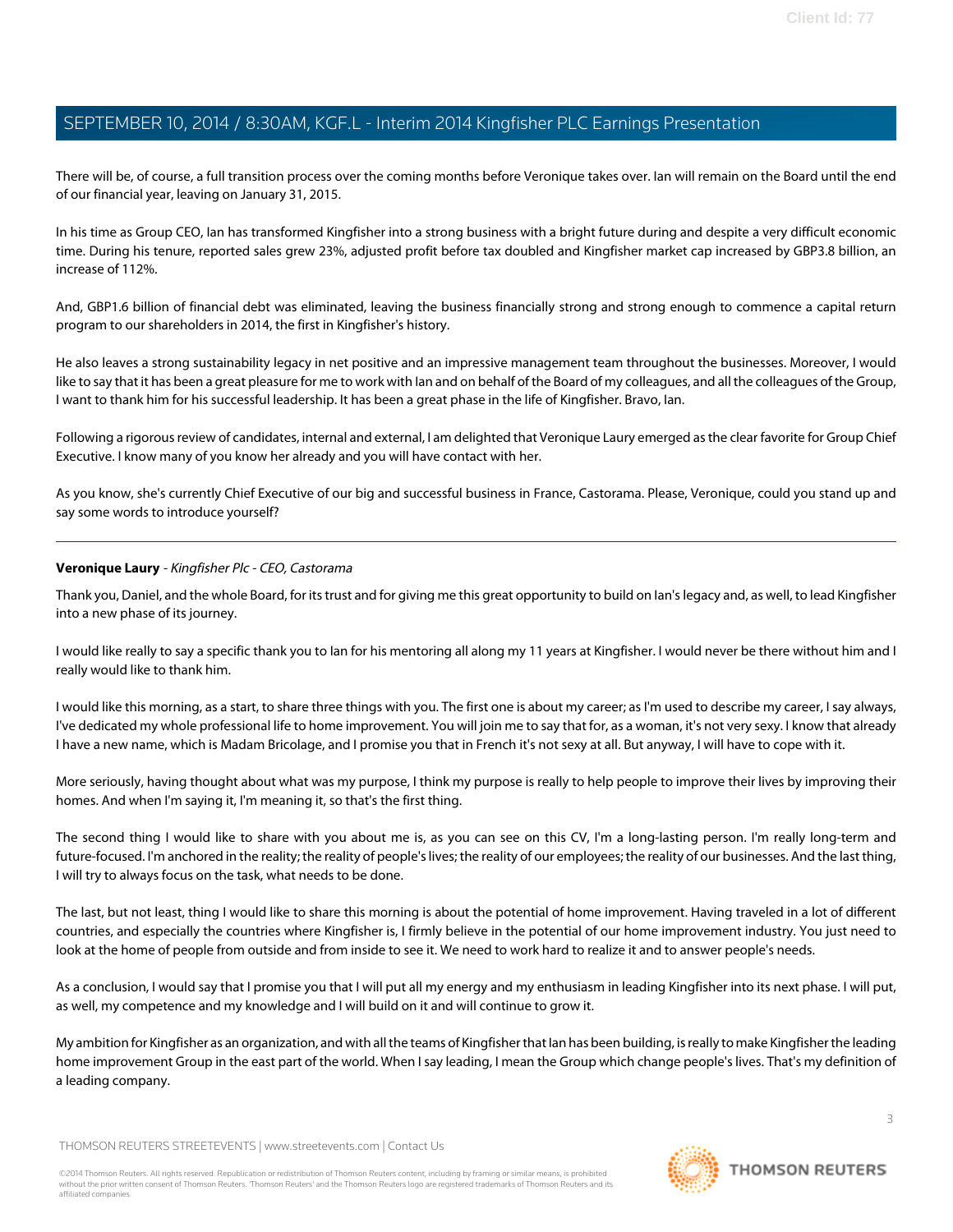Thank you very much, and I now hand over to [Ian].

#### **Daniel Bernard** - Kingfisher Plc - Chairman

Thank you, Veronique. Not much to add to what you say. I believe she is an outstanding retailer, best qualified to lead us through the next stage, which is a completely new cycle. She knows our industry, as she told already, very well, and she's a strong retailer, passionate about customers, passionate about people, passionate about products.

And she was too modest to tell you herself that, last year, she was voted personality of the year in France by LSA Magazine, which is an equivalent of Retail Week, or which is also Retailer of the Year for the National Federation in the US.

To conclude, we are in good shape after a successful seven years under Ian and the time is now right for succession. We have an excellent new Group CEO in Veronique to lead us through our next exciting phase and she will be supported by a strong team in the operating companies.

<span id="page-3-0"></span>Our strategies of making home improvement easier for our customers, while creating competitive advantage from our international scale and our portfolio of [knowhows], is the right one. Fresh enthusiasm, energy and pace in our leadership will ensure we successfully execute this strategy rapidly and deliver profitable growth for our shareholders. Thank you very much.

#### **Ian Cheshire** - Kingfisher Plc - Group Chief Executive

Thank you very much, and particularly to Daniel and Veronique for those kind words. We're going to run through the agenda today, a quick summary, a slide of introduction from me, but I'm really pleased to say that I've finally managed to get other people to do most of the work, which I've not managed to do in the last seven years. So finally going out with the right story.

Financial review from Karen and then an important intervention from Kevin in terms of a progress report on B&Q in the UK and Ireland. I will then come back and cover the rest of the Group and we'll deal with questions at the end, obviously, on any of these topics.

So in terms of the summary, the results we've published today I think are evidence of a solid business performance in markets that haven't been particularly easy, particularly in France. In terms of retail profit, pre the FX impact, 3.3% growth. Actually, I think the underlying growth is more like the 6% based on excluding the new countries we've developed in Romania, and Screwfix in Germany.

I think that has been most credit to the teams in terms of the work that has been done, particularly around costs and margin, and I'm pleased to see that the results look like they're slightly ahead of the consensus for the half-year. Obviously, we then had GBP12 million of FX impact, mostly from the euro and also from Poland, the zloty.

I think the key thing which we'll come back to you on the detail is that the French market, which we updated on the data in June and July, we wouldn't normally update on August, but this time we have, just to provide some reassurance that actually, the market seems a bit more stable in August. And although that's one month, and I obviously caution too much trend setting on that, it is our biggest month, so it is an important factor for us.

The priorities are still on track; the strategy in terms of creating a leader we'll update on some of the detail there. But I think there are two things I want to just highlight before I hand over to Karen.

One is that there is real energy back in B&Q; there is momentum; it's had its best first half sales growth in nearly a decade and double-digit profit growth. There is some sort of noise around B&Q, as if it's not got its share of the upturn. I believe that's absolutely not the case and we will talk about that today. And I think the team have really started to bring some momentum to the business. I'm really pleased and impressed by the way Kevin and the guys have got into their task.

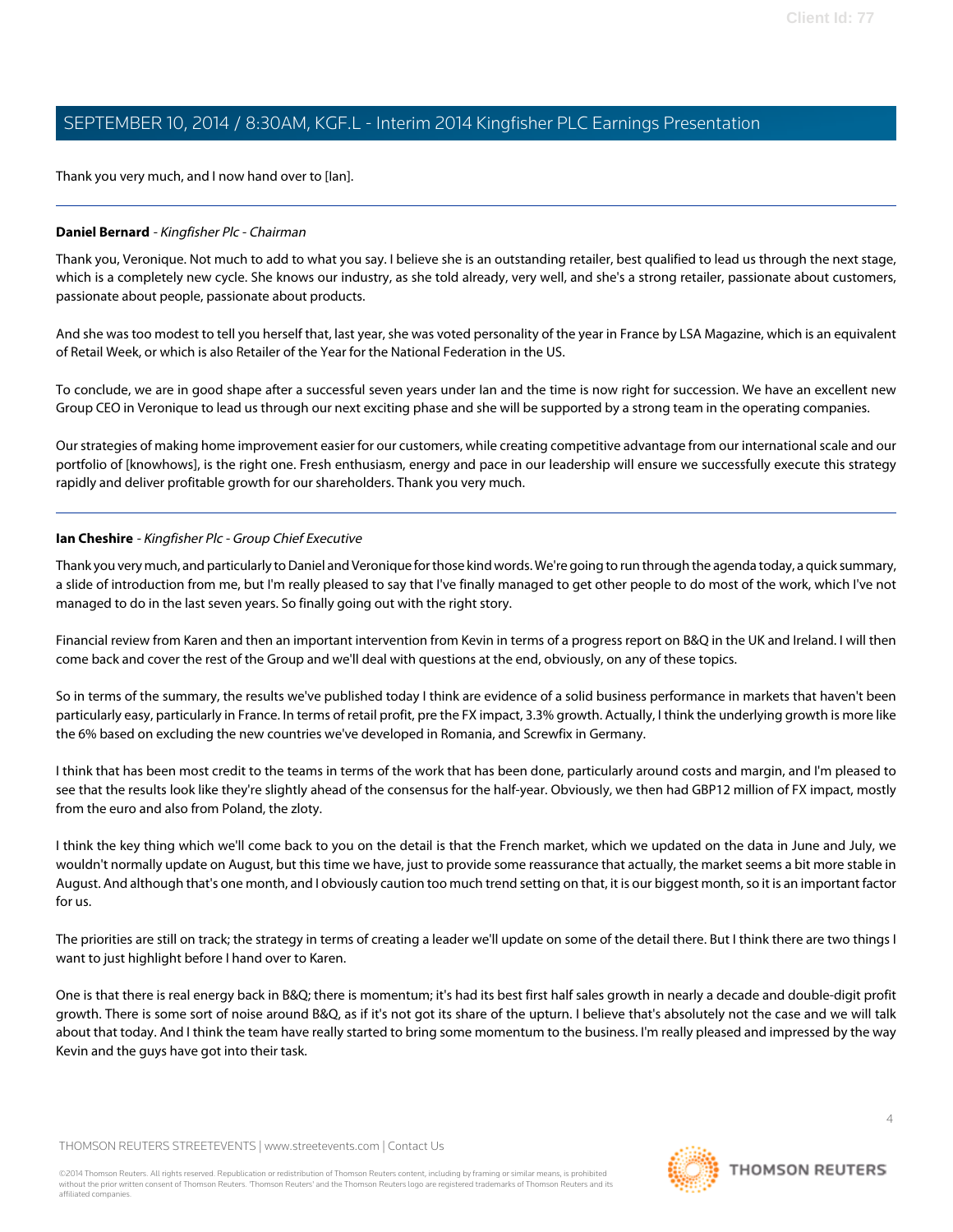Secondly, and finally before Karen, we are announcing today the restart, if you like, of our share buyback and there was some puzzled people saying why weren't we buying back. I hope you can understand that, if you're in the middle of a succession process, you can't actually go out and buy shares in the market, so it wasn't a lack of faith or belief in our business. We will be doing the remaining GBP65 million, and then next year, the Board will consider again the shape of the balance sheet and the opportunity, because we do see this as a multiyear return process.

<span id="page-4-0"></span>So those are the highlights. We'll go straight into the financials now and I'll ask Karen to come up.

#### **Karen Witts** - Kingfisher Plc - Group Finance Director

Thanks, Ian, and good morning, everyone. I think we've got a lot to cover today, so I'd better just plunge straight into the numbers.

Group sales of GBP5.8 billion for the half-year grew by 4.6% versus the same period last year on a constant currency basis, with Group-wide like-for-like sales up 1.8% year on year.

Adjusted profit before tax of GBP364 million was flat year on year but, as Ian said, this was after the impact of a GBP12 million negative variance from foreign exchange on retail profit. Retail profit was up 3.3% on a constant currency basis, and then if we exclude the cost of entering into new markets, it was up 6%.

Underlying net interest cost of GBP4 million was slightly higher than last year, due principally to a non-cash net interest return on our defined benefit pension last year becoming a non-cash net interest charge this year. And this was driven by the accounting treatment of the pension deficit.

Our effective tax rate was 27%, consistent with the rate at the same period last year. Adjusted earnings per share of 11.3p was also the same as last year. A year ago, we announced the successful resolution of the Kesa demerger French tax case and recognized GBP145 million exceptional credit to the P&L, and this was a large once-off.

Exceptional items for this half-year are a much smaller GBP11 million credit. This movement, and the release of prior year tax provisions, explains why statutory post-tax profit has declined to GBP277 million this year. And to help understand the underlying results, as in previous announcements, I'll focus my commentary on an adjusted basis, but firstly, I'll take you through the items treated as exceptional this year.

The GBP11 million exceptional credit at this half-year includes the first tranche of B&Q transformation. Kevin will explain the detail in the B&Q business update, but briefly, as B&Q evolved from old retail to new retail, one of its areas of focus will be on increasing productivity through process simplification.

The GBP11 million credit at the end of the first half includes a charge of GBP6 million for the B&Q program, a cost of GBP5 million relating primarily to acquisition costs of Mr. Bricolage, offset by GBP21 million profit on the sale of properties. And I've split that between the Belvedere partial sales in the UK and the sale of a French property.

For the full year in 2014/2015, the net exceptional charge for B&Q is expected to be around GBP17 million, excluding the Belvedere proceeds and a GBP1 million charge on a net basis.

Free cash flow for the half-year was GBP383 million, down 12% versus the prior period. I've got a slide which gives more detail on this. Our reported net cash position is strong. We have just under GBP500 million of net cash on our balance sheet, compared with GBP259 million at the same time last year.

It is worth noting that this figure includes nearly GBP200 million that we received on disposal of our Hornbach holding, and that this balance is also before we make any payment in respect of the proposed Mr. Bricolage acquisition. As previously announced, the overall enterprise value of Mr. Bricolage is around EUR275 million.

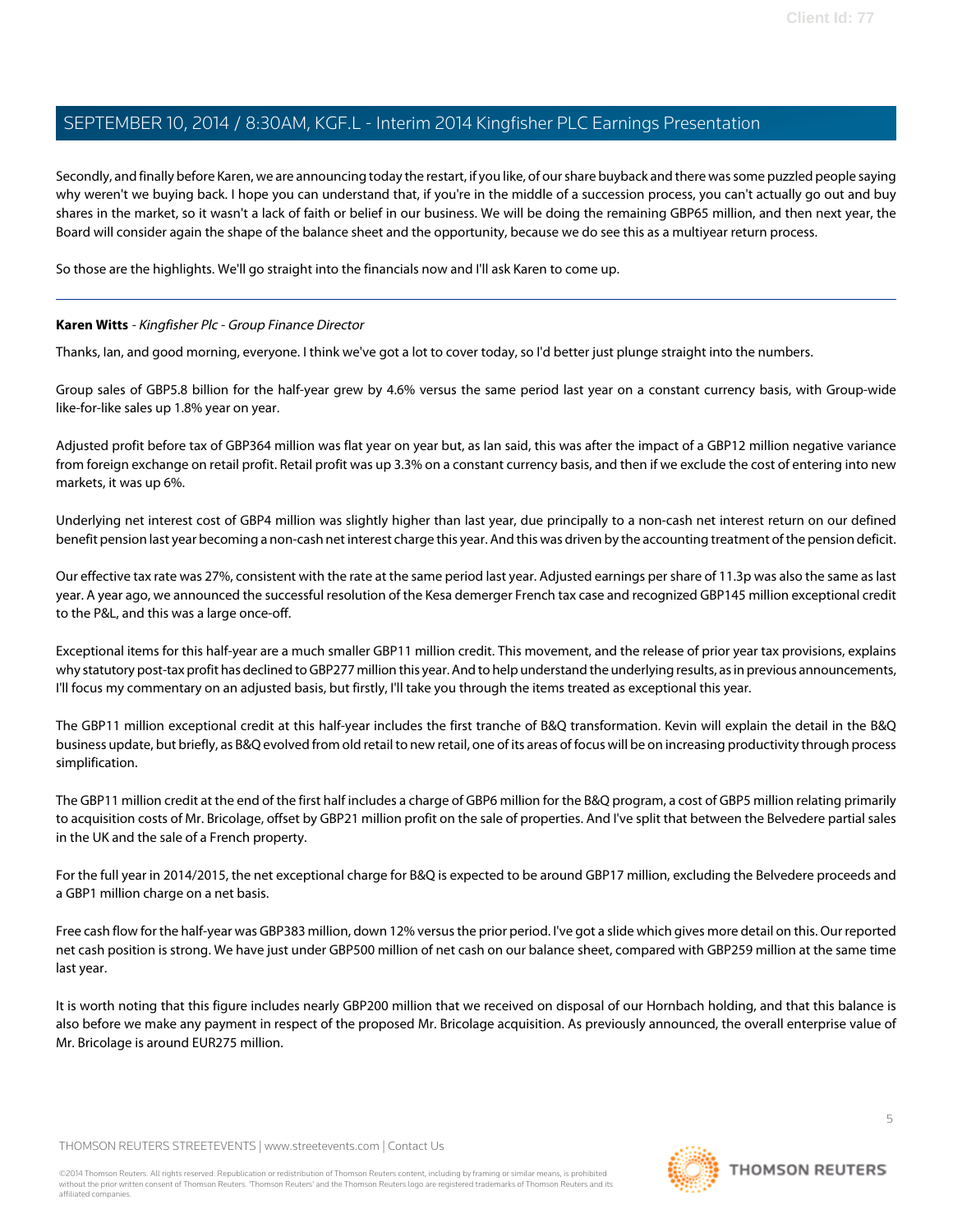Although earnings per share were flat, we're announcing a 1% increase in our interim dividend to 3.15p per share. The shareholders have also received an additional 4.2p per share in the form of a special dividend, which was paid on July 25. This special dividend forms part of our 2014/2015 GBP200 million capital return.

Now let me take you through the results by geography, and let's start with France. The trading in France remains challenging and has been a bit unpredictable. In February to May, we saw the market rise a little, helped by favorable weather conditions, and then we faced a sharp downturn in June and July. We explained this in our end of July sales release, waiting to assess the trading in August, which is a big month for us, before we commented further on the situation.

I can say that August trading improved slightly, as you can see from this slide, with like-for-like sales down 0.6% at Castorama and down 4.3% at Brico Depot.

Development activity was a bit lower than last year, but we still added 2% more new space from one net new store and two store revamps, and we also converted two Castorama stores into Brico Depots.

Despite the external environment, total sales in France grew by 0.4%, down slightly, 0.8%, on a like-for-like basis. We used the benefits from self-help measures to offset promotional activity to stimulate sales and margins increased by 30 basis points.

There was continued focus on cost reduction initiatives. Retail profit of GBP182 million was flat on a constant currency basis, but down 4.8% at reported rate, reflecting the weakness of the euro. Castorama France total sales grew by 0.1% to GBP1.2 billion. Like-for-like sales grew by the same amount, benefiting from growth in seasonal sales, particularly in the first quarter.

The trade market in France continued to be heavily impacted by a slow house building market, and in Brico Depot, which is highly correlated to this market, like-for-like sales declined by 1.9%, although total sales were up 0.8% reflecting some increased space.

Now let's move to the UK and Ireland where, in contrast to France, we are experiencing better trading conditions, particularly in the smaller tradesmen market as housing activity, housing construction and related activity improved.

Profits in the UK and Ireland were up nearly 18% year on year to GBP166 million [as] total Kingfisher sales in the UK and Ireland of GBP2.4 billion were up 6.6%, and like-for-like sales were up 4.4%. On a value basis, the comparable UK market improved 5.5% versus Kingfisher UK Sales which were up by 5%.

UK and Ireland gross margins were down 80 basis points in the first half, reflecting the recognition in the first quarter of this year of B&Q's promotionally-led showroom sales and strong seasonal sales. Quarter 2 margins were up 40 basis points.

B&Q total sales grew by 4% to more than GBP2 billion, and like-for-like sales were up 3.2%. Sales results reflected the generally better weather and trading conditions. Sales of outdoor seasonal and building products were up around 6%, driven by the strong first quarter.

Sales of indoor products, excluding showroom, were up around 3%. And after the heavy promotion of showroom category in quarter 4 last year, the sales of showroom products were down 1.5%, reflecting lower levels of promotional activity in the second quarter, and Kevin will talk about the showroom category later.

Screwfix is doing very well and continued its very strong performance in the market and grew sales by more than 23% to GBP386 million, benefiting from an improved environment for smaller tradesmen, and from the opening of 24 outlets in the first half of the year, taking the total to 359. Like-for-like sales in Screwfix were up nearly 12%.

Now let's look at the performance in our other international geographies. We currently consider three of our countries as being in early development. These are Romania, Portugal and Germany, and I'll cover these later.

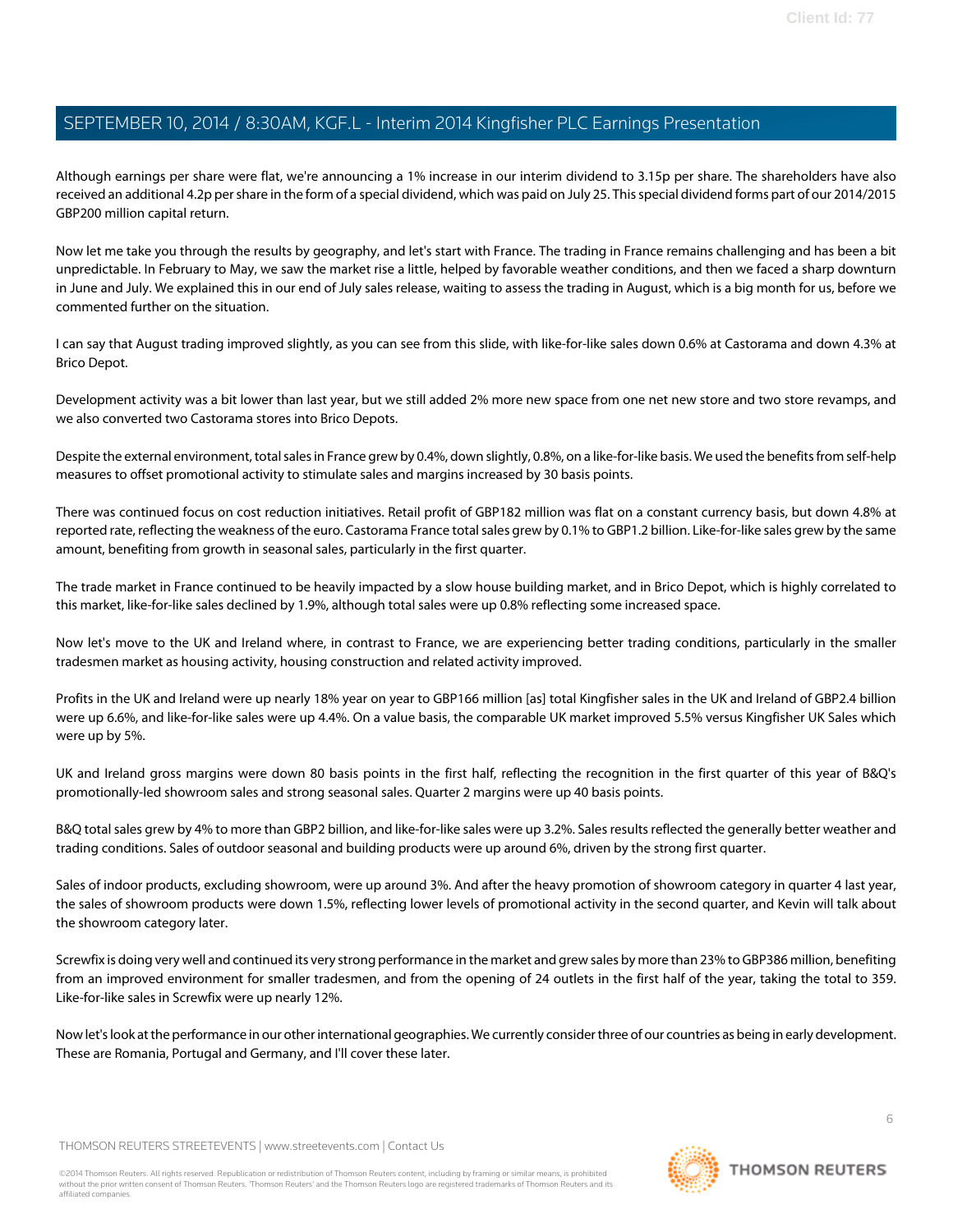Total sales for other international operations increased by 8.8%, reflecting the growth of space. Like-for-like sales grew by 1.6%.

In Poland, total sales grew by 3.6% and like-for-like sales grew by just over 3%. Performance varied between an encouraging quarter 1 and a softer quarter 2. In the second quarter, we saw a similar sharp downturn in June and July to that which we'd seen in France, and then, like in France, we saw better trading in August with like-for-like sales up 3.3%.

Margins in the first half of the year were up 60 basis points versus last year, benefiting from a softer first half last year plus self-help measures. Retail profits in Poland was GBP54 million, up more than 5% as sales and margin growth more than offset increased variable pay and higher range review costs.

In Russia, sales grew 11.6%, on a like-for-like basis, to GBP212 million. Retail profit was GBP3 million, slightly down compared with last year, with higher advertising costs and foreign exchange impacting the cost base.

Trading continues to be tough in Spain with like-for-like sales down 6%, but four new store openings have lifted year-on-year sales by nearly 17% to GBP170 million, and profits of GBP3 million were slightly up on last year.

In Turkey, the early part of the year was impacted by political unrest in the country, but post election results the situation now seems more stable. Our sales in Koctas grew by nearly 11% as we added three new stores, and like-for-like stores were up almost 2%. Our share of retail profit for the period was GBP4 million, slightly up year on year.

The GBP11 million loss in China was disappointing and was significantly higher than last year, but it reflects a slowing property market which was down nearly 18% year on year, and impacted sales in our design center. We continue to look for a strategic partner in China.

Now for a quick update on our new country development. We acquired the 15-store Bricostore business in Romania in May last year. In May this year, we opened our first store in Portugal, and today, we're announcing the opening of our first four Screwfix outlets in Germany.

In Romania, we've converted the first two Bricostores to the Brico Depot format. These stores are outperforming the previous format, so we've taken the decision to accelerate the transformation of the others by converting a further six this year, and Ian will talk about this.

Sales in Romania for the first half of 2014/2015 were GBP42 million with a retail loss of GBP6 million which includes conversion and brand development costs.

The cost of entry into Germany and Portugal amounted to GBP5 million in the first half of the year, and we expect the full-year costs be around GBP10 million, as we've previously announced.

Now let's take a view of the drivers of year-on-year profitability. There was quite a lot of activity within a flat year-on-year profit position.

In this slide I've pulled out, those red blocks, the GBP12 million negative foreign exchange movement, and the blue highlighted number, which separately identifies the cost of GBP11 million in relation to new countries, as I've just described.

In order to focus on the underlying trading and operating dynamics, I've specifically highlighted the GBP18 million favorable variance in the UK. As I've previously said, the UK operated in a more favorable trading environment in the period, and recorded 6.6% increase in sales and an increase in profit of nearly 18%.

Whilst we've taken advantage of the positive market, we have lost a little bit of market share in the UK. Margin was adversely impacted by the heavy investment in showrooms, as well as the slight change in sales mix.

The shape the UK reverses in our other operating companies with difficult markets being the drag factor, particularly in France, Spain and China, and this is largely offset by positive margin drivers including better buying.

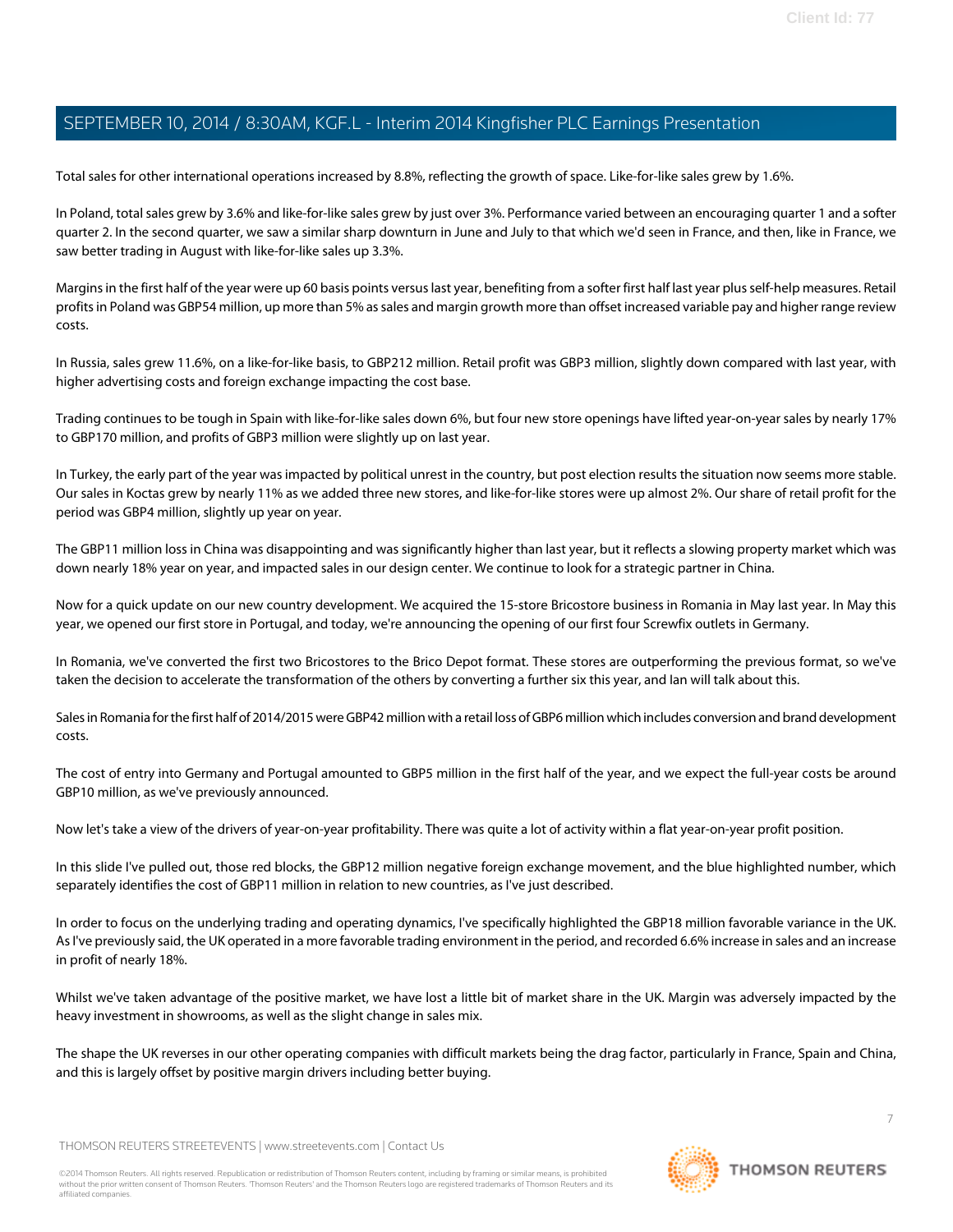Finally, we've continued our cost management initiatives which focus on store and staff efficiency, reductions in goods not for resale, and optimizing advertising spend and distribution costs. Cost reduction initiatives have covered the impact of inflation and also the upward cost pressure from additional store maintenance and bonus rebuild.

As you may expect, although bonus rebuild is a feature of the first half of the year, the rebuild in B&Q will be weighted to the second half of the year.

Kingfisher Group generated GBP383 million of free cash flow in the period. Operating cash flow was GBP93 million lower than last year, driven by adverse movements in working capital.

Because of the sharp sales downturn in the second quarter, stock levels at the end of the first half were relatively high, but this stock relates to current ranges and we expect it to sell through by the yearend.

Tax paid was GBP26 million higher than last year, reflecting the cash impact of the use of European tax losses last year, and the way that payment on accounts works in different countries.

Gross capital expenditure was slightly lower than last year, reflecting changes in the timing of store investment. Our investments are weighted to the second half of the year, but this year we expect full-year growth CapEx to be up to GBP350 million, although the medium-term guidance remains at GBP350 million to GBP400 million.

Proceeds from asset disposals this half-year was GBP47 million, reflecting the part disposal of B&Q UK Belvedere store and a property in France.

Net cash at the end of the period of GBP496 million, up from GBP259 million a year ago. The GBP383 million of free cash flow generated was primarily used to return capital to shareholders in the form of last year's final annual dividend, a GBP100 million special dividend, and a GBP35 million buyback of our shares. This has almost doubled the return to shareholders.

The proceeds from the disposal of the Group's shareholdings in Hornbach partially offset these outflows, and we're committed to returning GBP200 million to shareholders this year in addition to the annual dividend. And, as Ian said, the remaining GBP65 million of the capital returns program will resume as a share buyback.

Our capital expenditure profile remains constant with the picture I've described previously. This still reflects our plans to develop stores in growing markets and, particularly, using the Brico Depot format, as in Romania, and further Screwfix rollout. We're on track to open around 75 new stores this year, of which 59 are Screwfix in the UK and Germany.

Our IT modernization program remains on track and updates on which will be covered by Ian later on in the presentation.

Our balance sheet position remains very strong. Our net debt to EBITDAR ratio is lower than at the yearend, driven by more cash on the balance sheet. We expect to complete the Mr. Bricolage acquisition around the end of 2014/2015.

If we were to include the Mr. Bricolage in our net debt to EBITDAR metric today, it would end up close to the 2.3 times that we had at the end of the year.

Our credit rating remains the same. Moody's and Fitch rate us at BBB flat equivalent, and S&P at BBB minus, on a positive outlook.

As you've seen, we're investing in our business where returns are attractive. Our dividend is growing, and our capital return of GBP200 million in this year is on track. Our next significant debt maturity is in December 2014, when the Group is required to repay medium-term notes with a notional value of GBP73 million. The next update on our capital returns program will be in March 2015.

Now let me hand you over to Kevin for an update on B&Q in the UK and Ireland.

THOMSON REUTERS STREETEVENTS | [www.streetevents.com](http://www.streetevents.com) | [Contact Us](http://www010.streetevents.com/contact.asp)

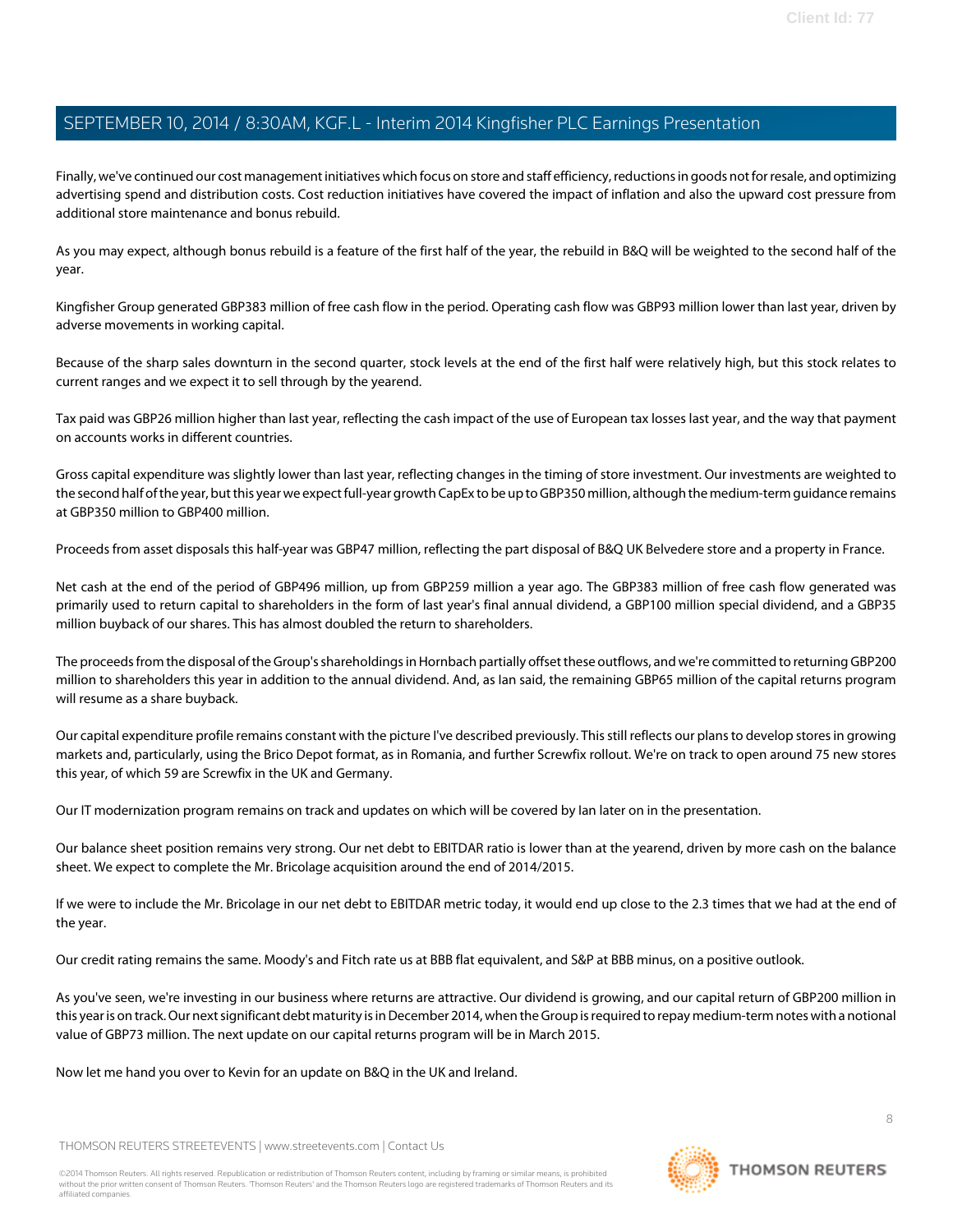#### <span id="page-8-0"></span>**Kevin O'Byrne** - Kingfisher Plc - CEO, B&Q & Koctas Brands

Thank you, Karen. Good morning. I'd like to cover two topics with you this morning. I'd like to spend some time talking about what we've been focusing on and what we've delivered in B&Q in the first half. And then I'd like to cover a second topic, just spend a little bit of time on the plans we've been working on to simplify and grow B&Q over the medium term.

Before I get into that, I want to spend a few minutes and just reflect on some of the things we talked about when I saw you at the full-year results in March. I talked about the fact that the UK market was under pressure and it had declined over a number of years, but that Kingfisher, in that time, had been very resilient.

I also reflected on the performance of B&Q and the fact that we'd lost sales since 2008 and the business was under some pressure, despite being the market leader and having a very strong brand in the sector. And reflecting on those lost sales, we knew that we had to act decisively to reverse that trend.

I talked about having three priorities at that stage. The first one being to strengthen the team; the second one being to reenergize the business, get momentum and belief back into the business; and the third one being to have credible plans to simplify the business and grow the business over the medium term.

On the first priority, about the team, I'm not going to talk a lot about that today. I covered it the last time. We've made material change on the Board and the teams [below]; 80% of the Board are different. And I'm really pleased that in our Capital Day in October, that I know some of you are coming to, you'll get a chance to meet a number of the Board team who've been working very hard since they joined the B&Q Board. Harder than they expected, I think.

But today, I'm going to talk about the other two priorities. The reenergizing, getting belief back in the business, and the plans.

So just on the first topic, what have we been doing in the first half? We've spent a lot of time and then took material actions to strengthen our price position, making our pricing clearer, making it simpler, more confidence in front of our customers. We've lowered 3,500 prices in the half. We've changed all the point of sale in all 360 stores, and we went to round prices on the ends to really communicate the value we're giving customers.

We removed all claims in the stores, as you may have noticed, and, at the end of the day, claims are what high price retailers hide behind. So we've been very clear what our prices are, and in some categories, where it's been helpful, we've simplified the number of prices in a category. And one of the things you'll see, it's on the slide but also in the flyer that's on your seat, a recent promotion in laminate flooring where we've gone from 21 prices down to three prices to make it really clear for customers; easier for them to shop.

Now the great thing about the change in the pricing work that we've done is it is better for customers. They understand it better. It is easier for our stores because of the changes, we're having fewer changes in the stores and it's cheaper for B&Q to implement. So positive on all fronts.

We also took a number of actions to highlight the great value that we have in the store. We introduced what we call doorbusters. And again, you can see some in the Karcher washer or the storage units on the back of the recent flyer. These are very big weekend deals, at great prices, to drive footfall into the stores. And again, some of the examples are on the slide there.

We sold 12,000 Flymos in two days, and over 50,000 orchids in a weekend. So these promotions are working and they're very similar to what you see in Brico Depot; what they call arrivages in Brico Depot. And as we go forward, we can buy these promotions together as a Group and offer even greater value to our UK customers.

We've focused a lot of effort on selling more of what we call core DIY products. These are products that should be in every house in the UK. Gloves, buckets, sealants, Polyfilla, masking tape. We increased the number of displays of these stocks in-store; we increased the stocks of these stocks in-store. We reduced the prices, where necessary, on these products, and we've had an incredible reaction.

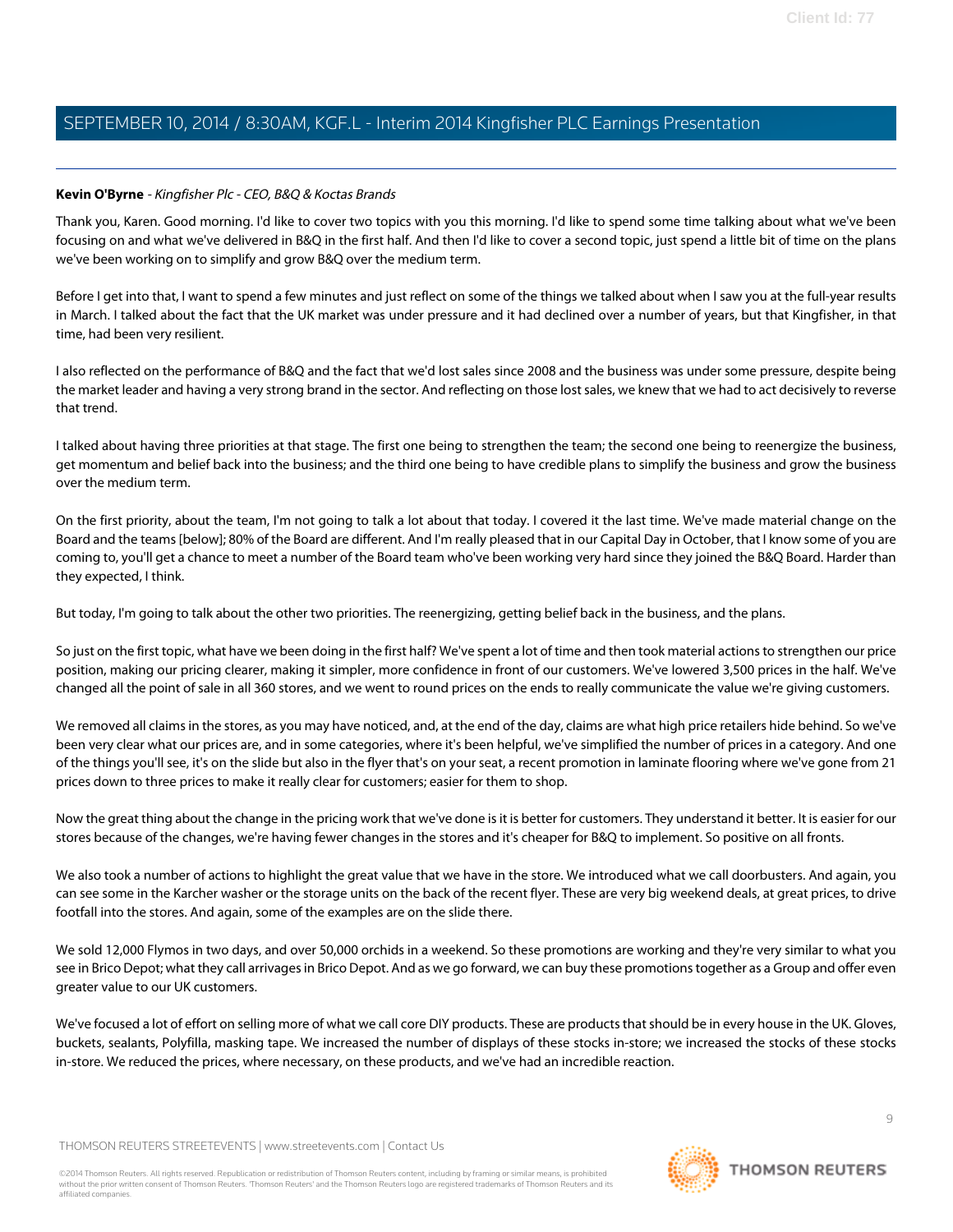We've increased the volumes of these products by 30% in the first half, and one in every 10 customers in the store has one of these products in their basket now. So we're very pleased with that; it's got real momentum into it.

Also since we spoke last, we've reenergized the marketing in the business. We relaunched the brand marketing, and, hopefully, some of you have seen that, with the unleashed campaign where we've highlighted the famous bib and the bucket. It's brought a real momentum into the business, and a pride back into the stores, and it's been very well received by customers.

At the same time, we've launched the flyer, and that's gone from strength to strength. We've issued 48 million of these, these are delivered to homes or put in newspapers to homes, so 48 million were delivered to customers over the half-year. And the flyers do three things for us.

They tell customers about the great value of B&Q; they tell customers about micro seasons; and they tell customers about our range authority. They're working very well, driving footfall, and also helping us to get a trading rhythm and momentum into the stores.

We reduced our spend on national press. We cancelled all our sponsorship and we increased our spend on digital marketing. And the good news is that we've had a much bigger impact in the half, and we've spent less on marketing than last year.

Just looking a bit more broadly across the market. What we saw, as we anticipated, and as I think we've discussed with you before, a stronger year-on-year growth in the harder type categories, and more modest growth in the more softer DIY type categories. You'll see from the slide that retail sales were impacted negatively by the fact we didn't push hard on kitchens in the second half, or the second half of the half, and I'll talk more about that in a few minutes.

I also wanted to spend a few minutes on just looking at the comparatives in the market. It is very difficult, as we know, and it's easy to get confused when you look at the comparatives between different retailers, because sometimes there's a slightly different definition of like-for-like, and rarely is the reporting period the same.

So this chart just lays out our sales against the same reporting period, and we've compared B&Q to Homebase, and we've compared our similar brands to the Travis consumer brands, which include Toolstation, so we've included Screwfix.

And what you can see is that B&Q, in that period, grew faster than Homebase. The like-for-likes in Homebase, of course, are impacted positively by the fact they've been closing weaker stores and, of course, in those weaker stores there'll also be some sales transfer to the stronger stores that are left.

If you look at the Travis numbers and compare the Screwfix and B&Q numbers, the like-for-like in total sales are stronger.

Just wrapping up on the first half; in the first half at B&Q, we focused on a number of things. Getting back to great retail basics; getting back to better execution; and putting the customer at the center of what we do. The net result of this activity is that, for the first time in five years, we've more customers in the shops buying more products, and we've seen real momentum back in the business with like-for-like sales positive on a one-year and on a two-year basis.

We've lowered prices; that's improved our value perception. And we're delighted that volumes are growing almost 5% like-for-like, because we know that volume growth is essential to a retailer.

While our volume share grew in this half, our value share didn't, almost entirely because we stopped pushing on kitchens, and I'll talk more about that in a minute. And I'm very encouraged that a number of lead indicators, like the price perception, like the volume share, like the staff engagement, have improved in the half, and these are very important.

There's a price perception chart there that you can see. This is numbers from an independent YouGov survey. And what we've seen in this period is that we've reduced the gap against the discounters and we've increased our price perception even further against traditional home improvement retailers.

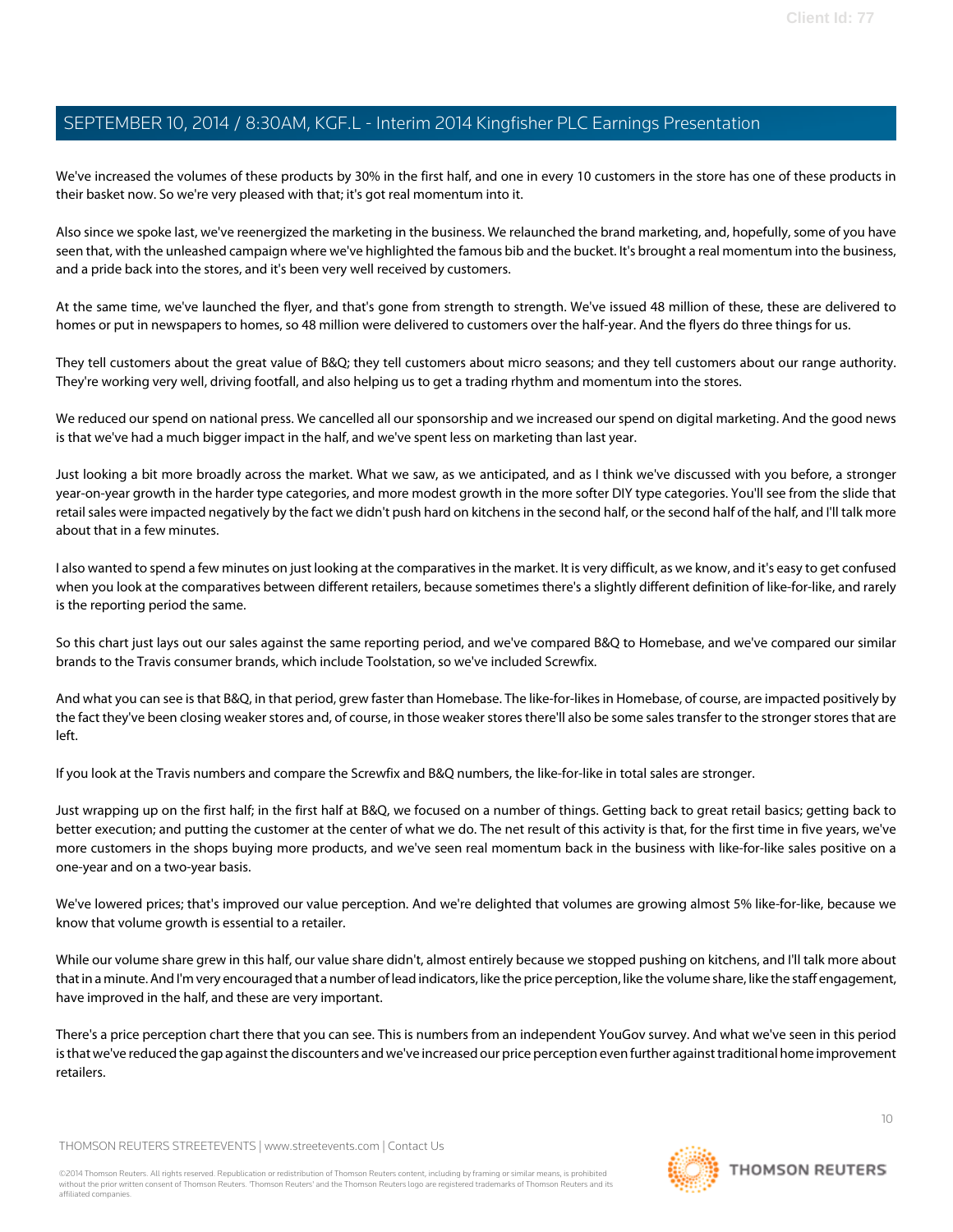At the same time, profit is up double digits in the half, contributing to the 18% growth that Karen talked about in the UK. And the growth in profit in B&Q is after investing in more bonuses, more essential maintenance in stores and more IT replacement, which I said I would do when I spoke to you in March.

And I'd really just like to take a minute just to congratulate the team in B&Q for these results and also Andrew and the team in Screwfix for a very incredible -- credible profit contribution to the Group in the first half.

So that's all I wanted to cover on the first half and I'd now like to just spend a few minutes and talk about what we've been doing to work on the plans to simplify the business and grow the business over the medium term.

Our ambition, as a team, is to rejuvenate the business model so that it is very relevant for customers in the digital age. And the great thing is that many of the strengths of the DIY model are very relevant today and still resonate with customers. Great value in the store; great volumes, stock available to take away today; all your project needs under one roof; and, of course, helpful knowledgeable staff.

We do know that customers now have more choice than they had before, so we've got to raise our game on all of those elements as things have changed. That's what we've been working on, and I'll talk a little bit more about the work on offer in a minute.

We need to, of course, combine these great strengths, these roots, these principles of home improvement retailing with the new digital area. We need to have really good click and collect, drive customers to our stores. We need to have extended ranges online that absolutely complement the ranges in the stores, and we need to have better content online to help people shop, plan and do their projects. And they may do that online, they may come into store and do that, but the content's critical.

I believe the combination of the roots of our business with these new digital skills and assets will be greater than the sum of the parts. It really will be a case of two plus two equals five.

And while DIY, as we know and I talked about in March, is a sector that has relatively fewer sales online as some other retail sectors, we know it's changing fast and I'm delighted with the new management that have come in from Screwfix. We've been spending more time and resource on this area in the last six months and trying to turn plans into actions.

We recently relaunched diy.com and a new click pay and collect service. And the way we relaunched that, we're using exactly the tried and tested process in Screwfix's we launched to elements of customers. I think, as at today, something between 15% and 20% of customers are on the new site and probably in about two weeks' time, 100% of customers will be on the new site.

Now to transform the business and achieve our objectives, as you can imagine, we've got a number of work streams behind the scenes and I'd like to just talk about three of them today; productivity, offer, and property.

The productivity is about having a simpler, more efficient business for our customers and, obviously, for our colleagues. The offer, we need to have a more customer-focused offer in a number of areas. And property, over time, we need to adjust the portfolio to reflect the changing environment.

I'll spend a little bit of time on each one, but first of all, I'll just talk about productivity. Improving our productivity is great for our customers and it's great for our store colleagues. We have become too complex. It makes it simpler and easier to shop in our stores and it simplifies the supply chain.

We currently have four productivity projects which we're trialing in six stores over the first half -- over the second half, I should say. These include store-friendly deliveries and better labor scheduling.

Now store-friendly deliveries, there's two elements to that. There's making sure that the volumes of stock arriving at a store every day are effective to allow the store to be efficient. At the moment, in some cases, the volumes can vary by 70% from one day to the next and the stock's arriving at the back door. And, of course, the labor doesn't vary by 70%, so we're fixing that in the trials.

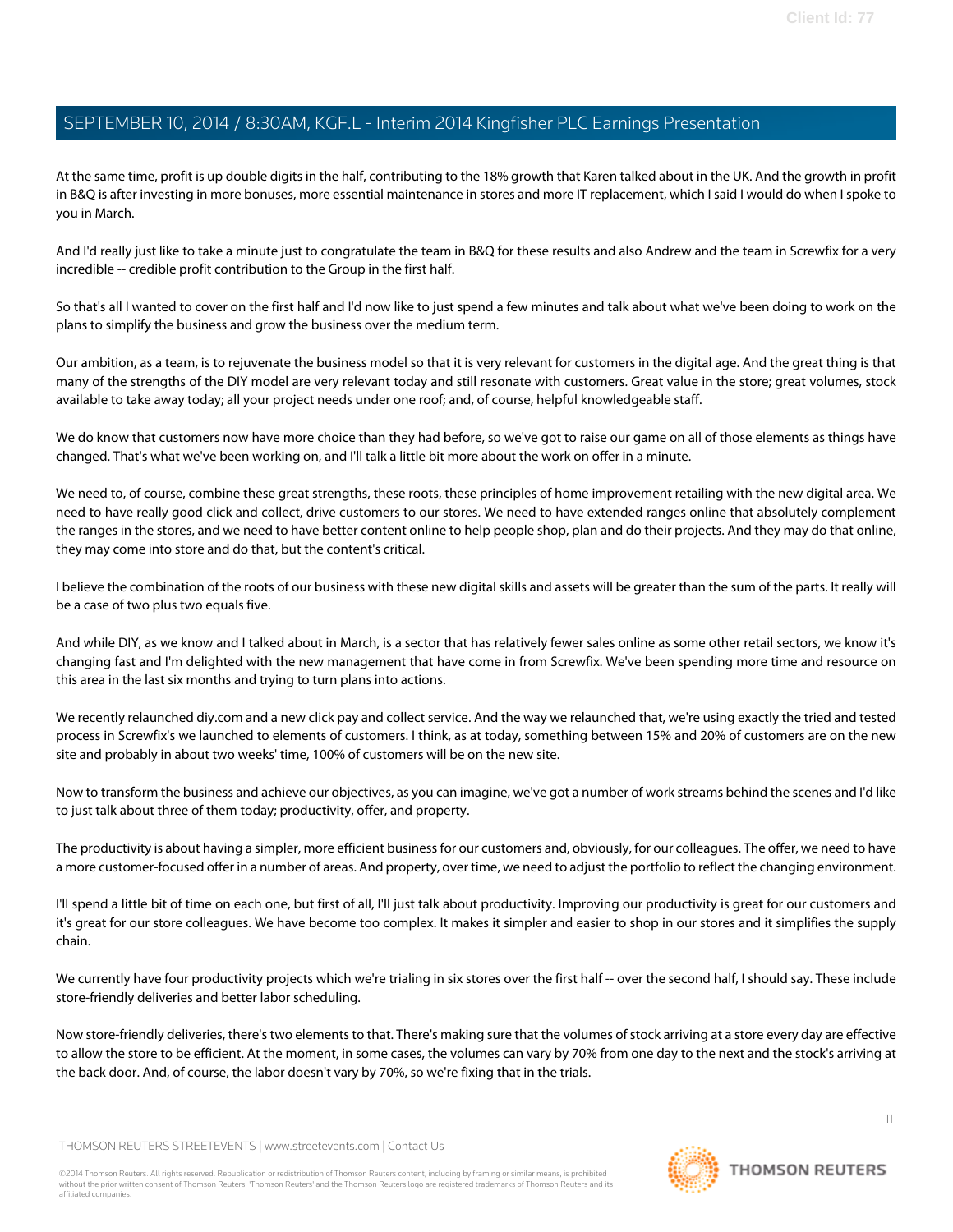The second area is working on as it arrives in the store, is it in a way that's easier for the store colleagues to distribute. And again, by working on how we segregate the stock in the distribution center, and as it arrives in stores, we've found that we can take 30% of the time out, 30% of the labor, to getting that stock on the shelf.

Of course, that's very good for our economics, but most importantly, it's very good for our customers, and particularly in a world of click and collect where you want to get a stock on file and on the shelf, not in the back of the store, quickly. So we're doing a lot of work on that.

The second area that we're working on, and where there'll be material benefits, is the labor scheduling. We have a complex business. We've got 19 different businesses, quite seasonal, and they operate in different ways depending on the time of year.

We've got a reasonably diverse store portfolio, so it's reasonably complex; different stores, different categories, different seasonal trends. So we're working on getting the scheduling to match better to those profiles. And the great thing is we save money and, of course, it's better for customers, so it's a win-win.

And while the productivity work is, of course, very, very important, we all know the future health of any retail business is dictated by the strength of the offer.

In March, I said that we would perform work on all 19, if you like, shops within a shop and just look at it from a customer point of view, look at it from a competitor point of view, and look at it from an economic point of view. That work is now well advanced and we've got five trials in six stores during the second half, just seeing how we implement that in the stores and what we learn.

The early results are encouraging. As we reduce the number of SKUs in the store, we give more space on shelf for the high-selling SKUs and will give us the opportunity to bring in new SKUs and, of course, we then have extended ranges online. But we'll talk more about that when we're all together in October.

This is the framework that we're using as we look at improving our offer, and I thought it'd be just worth explaining to you; it's a reasonably complicated charts, so apologies. But if we start and work across the slide, you can see we start by reducing unnecessary duplication in the stores. Now, there will be some costs to that as we take stock out of the stockpile, but, of course, it will be a working capital benefit.

This gives us more space for the high-selling SKUs, more shelf space. It also gives us the opportunity to introduce new products, easier because there's space available for them in the store, and that allows us to sell more to more customers.

We then grow the volumes of a smaller number of SKUs which give us efficiency in supply chain and efficiency in purchasing, so we can lower the costs with our suppliers. And then we can choose too, if we wish to, to lower the costs -- prices to our customers and grow volumes further.

In the first half, you will have seen some of this in action. We lowered prices; we grew volumes; and, at the same time, we increased profits. As we engage with our vendor base, they were clearly excited by the fact that their biggest customer is growing again.

And following this framework in the future, I think the shape of how B&Q's profit will grow. We'll see volume growth; we'll see margin cash growth; and we'll see productivity benefits rather than percentage margin growth.

There's an awful lot of work to do. 40,000 SKUs, 360 store combinations; we clearly need to balance speed with execution in this, so we're planning to do this over three years. It won't happen exactly like that; we all know that. We'll iterate; we'll learn. We need to leave enough time in the timetable to take the learnings from the trials, take the learnings from the pilots and implement them, but we've started that work and I'm very pleased with it.

One of the most challenging categories that we have as we do this work is kitchens, and one I know you spend a lot of time thinking about. We are the number one retailer for kitchens in the UK. We have strong brands, both in B&Q but also in Cooke & Lewis which customers recognize, and we have a very competitive position on price, on quality and on services like installation.

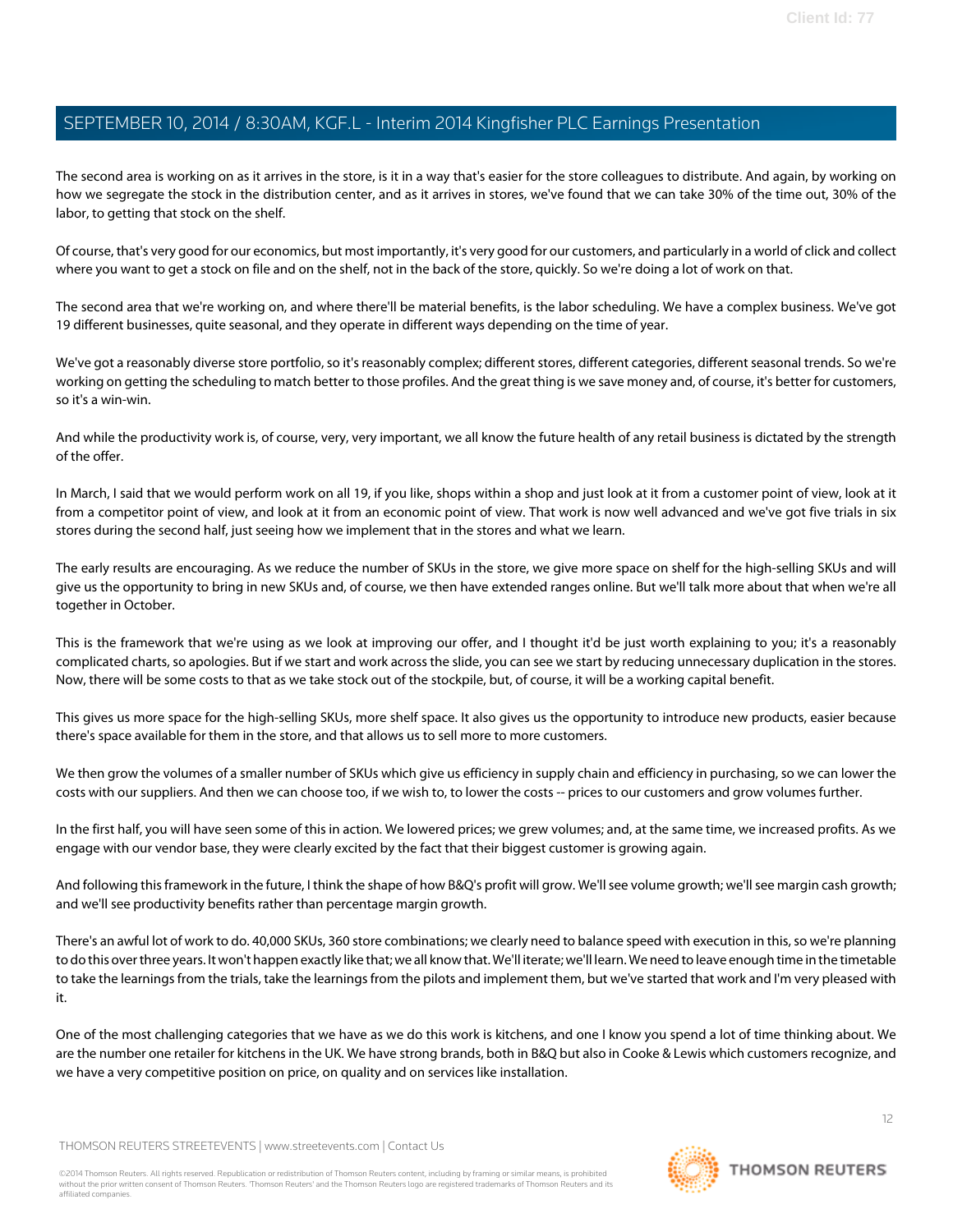But we have underperformed in the first half, as we know. We over-promoted and then we had another hiccup where we had some issues with supply where a key supplier had some fires in their factory. That led to more volume than we anticipated and we let customers down with delivery times.

So with that, having looked at what happened in the quarter 4, quarter 1, we've changed a number of the kitchen team; we immediately took the foot off the pedal to say we don't want to be driving poor customer service and experience into the business; and we stood back and did a very detailed piece of work to really understand the root causes of the challenges and what we might do to improve that business. And there's a lot of work by a lot of people behind on the scenes on that.

So we're going to make a number of changes in the kitchen business, and it will take a little bit of time because of the size of the estate and the sheer cost and execution of the changes.

We will launch Every Day Great Value message, emphasizing simple, honest, clear pricing. And it's not all about price, of course; it's about value, so it's about quality and it's about the service.

We will launch a new web tool next year, which will make it easier and quicker for customers to get a high-quality design for their kitchen. And we'll introduce a more rationalized range which will remove duplication of slow-selling SKUs. It will also introduce some new choice, and that will allow us to buy better and offer good prices to customers. This will start next year, but the physical changes will take some time to implement.

And then, in time, we will move to a regional distribution model. This is better for customers because we give them better service and actually, it's more efficient for us as well. And again, that work will start, but because of the scale of the change, that will take a couple of years to implement.

I've talked about the productivity work and talked about the offer work. I just want to say a few words about property. Our store portfolio has been changing, but it's challenging to change our store portfolio as quickly as we'd like, because we've got 90% of our stores are leased, and there's long contracts, on average eight years left on the lease.

I want to accelerate that and, to do that, I'm delighted that we've got a new Property Director coming to join the B&Q Board in the next couple of weeks; Grahame will join us. He's currently Group Property Director of Carphone Warehouse, previously worked in Arcadia; very high reputation, strong reputation in the property industry.

And the property work that we're going to do, there's two phases to it. Phase 1 is what we've called Right Space (sic - see slide 38, "Right Size"), Right Place, which we've talked to you about before, and Phase 2 is working through catchment by catchment. So let me just touch on each of those for a minute.

Phase 1, Right Space, Right Place, this has been slower than we would have liked, but when we've been able to do it, as we did in Belvedere, it's working. Belvedere was more straightforward because it was a freehold property. We've had two planning consents agreed, and two planning consents have been declined. Moving to big-box food retailing has become a bit trickier from a planning point of view. Overall, we're now expecting eight of the 18 stores, about 2% of space, to be agreed, and that's just over 500,000 square feet of space.

Phase 2 is underway. In the half, we performed very detailed work with the team, some of who are here today, going through store by store, catchment by catchment, to decide what space we need as we transform the business for the digital age. As you'd expect from catchment, we have too many stores and in some catchment, outside the Greater London area, we've got too much space in those stores.

So we've developed a detailed plan for each store in each catchment. These plans cover a number of areas; some closures, some right sizes, some new format trials, and some targeted reinvestments in, what we're calling, unloved gems, which are good performing stores in good catchments, but need a little love and attention. I will share more detail about that plan in March. In the meantime, we'll do some further trial work, and we'll do catchment trials in detail next financial year.

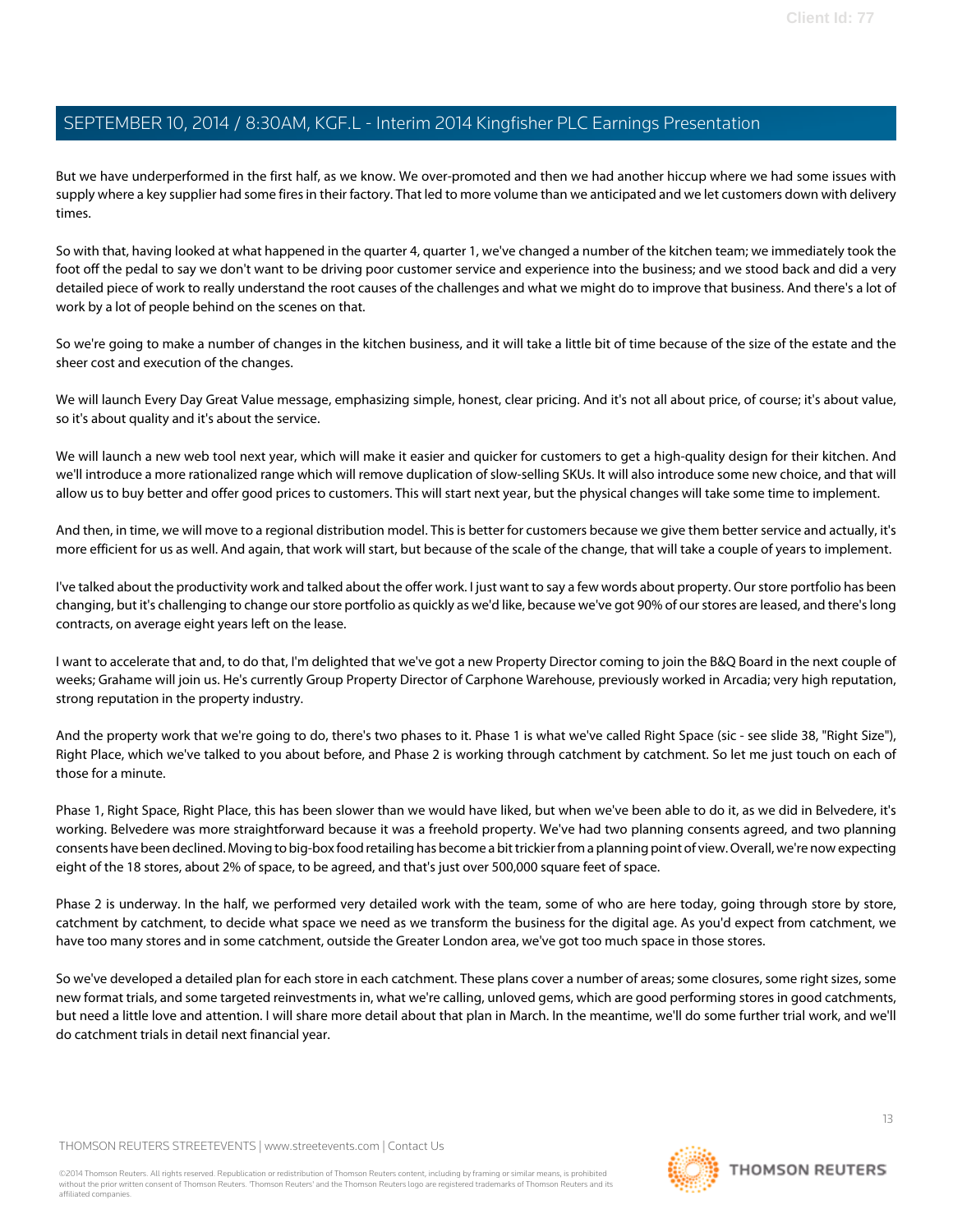I've talked about the work on productivity, on the offer and property; just touching on something that Karen covered briefly, the cost of this. This slide shows the exceptional P&L costs for the productivity work that I've talked about, and Phase 1, the Right Space, Right Place, of the property work for both years, this year and next financial year. The projects have strong paybacks, all less than 18 months, and the benefits will be reinvested in some of the work I've talked about, particularly the offer work stream.

The costs related to the offer work, and to Phase 2 of the property work, and the offer work, that's particularly removing some of the duplicated SKUs, or the unnecessary SKUs, and the property obviously relates to things like rightsizing, we don't have firm estimates of these yet. And that's why we're doing the catchment trials; that's why we're doing the offer work. So as and when we've completed that, we will be able to communicate that with you. But on the top-line estimates, I believe the cash investment is manageable for the Group.

I started by saying the last few years have been challenging, and I'm pleased that the team have reversed the momentum; in the first half focusing on, as I said, better retail basics, better execution, and putting the customer at the center of the business. The net result of this activity is, for the first time in five years, we've got more customers buying more products. We have momentum back in the business.

It is early days, but I'm encouraged by the number of important lead indicators, as I mentioned, and very pleased with the double-digit profit growth. We have a clear plan to rejuvenate the business, and we'll talk more about that when we see you in October at the Capital Day, and as we progress, and obviously at the full-year results in March. Thank you very much.

#### **Ian Cheshire** - Kingfisher Plc - Group Chief Executive

Thank you, Kevin. I just want to make two quick points on B&Q before we come on to the rest. Firstly, I think the scale of the profit improvements coming through in the first half, despite building back a bonus level and other costs, is really encouraging. And for the total UK business, which is increasingly the way we think about it, because Screwfix and B&Q working so closely to get an almost 18% profit increase, occasionally portrays the business has got issues, no complacency, but this is a strong business.

And it should be understood that we will be looking for opportunities to improve it. We've got a lot of work to do. It is a five-year program, because the property issue is a five-year challenge rather than a one-year challenge, but it's starting from a good place.

Secondly, on the property, again there's been the odd comment to the effect that B&Q haven't done enough on property. I would just remind people that when I took over B&Q in 2005, I did actually shut 18 stores, and we tried to rightsize a further 18 stores at the time. I wasn't exactly trampled in the rush of people picking up our property, and it's not been a state secret that we could be interested in taking these properties on.

So this is a multiple-year, structural challenge, which really centers round the fact that we've got institutional leases that we can't walk away from. I can't do a CVA and drop the leases, so we are going to work on this on a very structural basis But this is one of the five-year programs that we looked at when I talked about the succession earlier, and it is something I think the team have now got a really clear plan, which we will execute on. So I'd really congratulate the progress that Kevin and the team have made, and I think we're off to a good start.

But on the things we said we'd talk about; in terms of the three bullet points, we've talked about B&Q Ireland, and Karen's taken the point on capital returns. So I'm just going to quickly go through the things we said at the beginning of the year would be our priority; easier, in terms of omnichannel, common sourcing IT, and then our expansion plan.

So if I start with the omnichannel; as Kevin mentioned we're in the process of cutting over from the old diy.com to the new diy.com, which is the way that we've done website launches again with Screwfix and elsewhere. And that helps build up the traffic, test for any issues, and teach the search engine how to work, essentially.

What we're seeing so far, I think, is a much more capable and slicker site that can actually now, particularly the [in-trade] into the business in a much more direct way, and particularly driving click, pay and collect, which will go from next day ultimately to same day. And there's a series of design tools, particularly in terms of web-based design tools for visualizing your kitchens, will come through over this next few weeks.

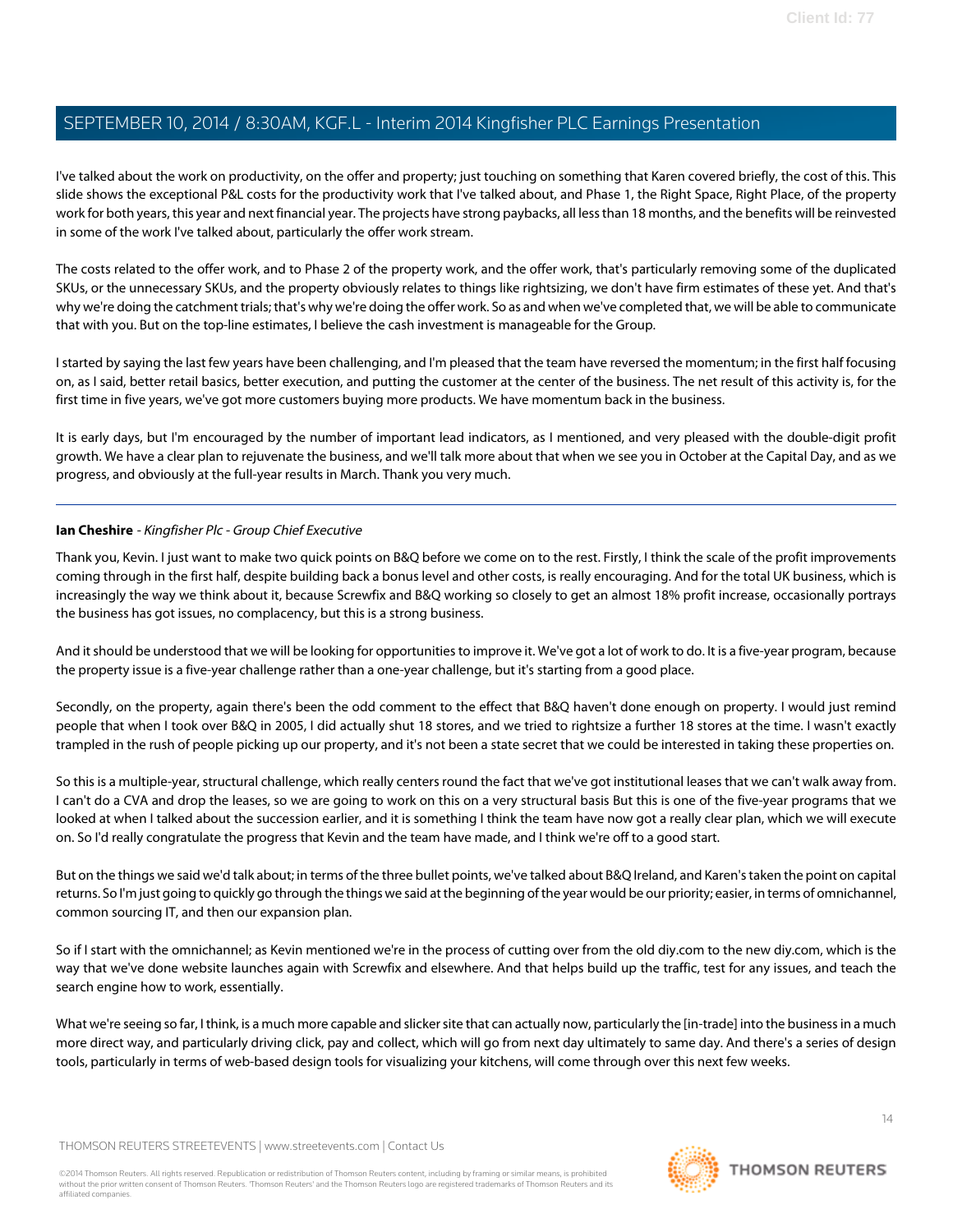What we are going to see this as is the base for the platform that we'll talk about in a minute, project easier, which is the new systems' platform for the whole Group. So we're effectively taking the learning originally from Screwfix, then into this Darwin project for B&Q, which will then be used for the application that we will then roll out round the Group, so that we don't have to reinvest five or six times.

The other news in the first half was that we continue to expand with click and collect trials in France. Multichannel has been slow to develop in France. The Internet there is 0.5%, 0.6% of sales in our category, as opposed to over 6% probably in the UK at the moment, so it's a very different picture. But the consumers are being trained by the grocers in a somewhat similar way, you could argue, to what grocers trained the home shopping and customers in the UK.

And particularly, the unique aspect in France is the drive format, which is essentially a drive through pick up, which has become very widespread in France now. And we're now seeing that in Brico Depot, with early good results in terms of average basket. And Castorama click and collect, which we're extending through, and again early trials are successful, we need to just see how fast we can then roll it out. I know it's a subject that Veronique is very focused on.

So I think we are going to see, based out of the UK, because the UK is the most advanced ecommerce market in the world, we are going to try and use that strength and scale to go further with this development as we go through the year.

In the terms of the sourcing program, the top-line numbers don't look like they've moved much in the first half, and they haven't. What I would say is that the numbers will probably never go in a perfect straight line. There's a lot more activity now in the second half, notably the launch of Mac Allister power tools, and the hand-tool range, which has just started in Screwfix. Screwfix was the very first person to have that, and that's gone off like a rocket. So we're going to see continued progress.

Particularly, we've put together a new online sourcing [Katalog], and we're working much more directly now on accelerating synergies into the start of next year. So a lot more to do, and Guy Colleau, the former CEO of Casto, France, has been working hard on that.

On the IT program, the IT is never seen as a very glamorous undertaking, and it's traditionally also seen as a graveyard for CapEx in a lot of retailers. So it is important to stress why this is different. What we are setting out to do, for the first time in Kingfisher's history, is create a single platform for the operating units across the Company, which should unlock significant common opportunities in terms of process and, therefore, cost opportunities as we go.

What we're trying to do, though, is build a real live working prototype. So there will be a store in the UK which will be fully functioning on the new platform next year that's been put together with a team of over 100 around the Group from all aspects of the Group, from operations to finance to HR, and put together in a way that allows us to demonstrate the reality of the system as opposed to a bunch of post-its on a concept wall.

What that will allow us to do is, once we've built the working prototype, that that will allow a much more rapid rollout. The first two businesses that will be prioritized will be B&Q UK and Castorama France, which is obviously the bulk of where we make our profit. The key for us is managing the risk by demonstrating a working pilot, rather than trying to do some big bang system which we then find cripples the whole operation.

We will also be doing this within the CapEx envelope that Karen had talked about before. This is not extra cost. We're essentially being able to afford this by doing a one-time solution, which we can then partially adapt when we do the rollout but, fundamentally, use the same platform going. That, again, is a big cultural shift from Kingfisher from the decentralized OpCo to the integrated retailer of the future.

In terms of organic growth, we're on track; clearly, Screwfix has been the main driver of that in terms of numbers. But it's also good to see further growth in Turkey and new openings in Spain and, obviously, the new markets we've just talked about. That remains [in terms of] opportunities.

In terms of portfolio, we announced earlier on that we'd disposed of our stake in Hornbach; again, a very amicable arrangement, but an investment in a business that, while we respect it and like it enormously, we had no operational control of. So I think tightening up the portfolio there has been very important.

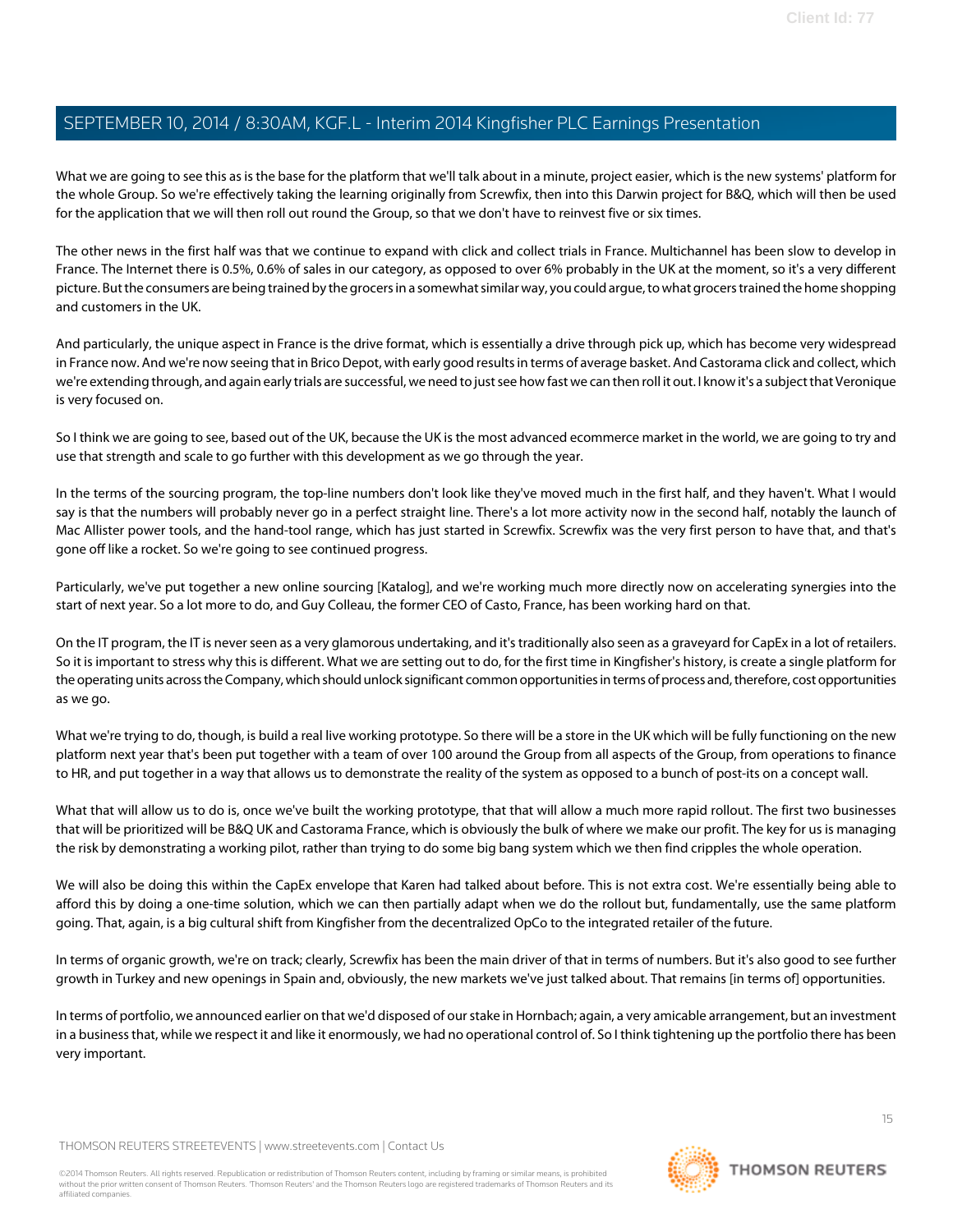In China, we announced earlier on at the March numbers, the March presentation, that we would be starting the process of looking for a partner. We're now into that process and underway. There's a series of conversations going on and preliminary exchange of information has happened.

The early update I would suggest is that we are looking to get to a decision, in terms of which way we go and which structure we do, before the end of the financial year. There are quite a few options as to which way we go on this, so there isn't a firm answer today that says it's going to be one or the other. But it's clearly going to attract some interest, not least because of the property value embedded in B&Q China.

In terms of Screwfix Germany, you have to look quite closely to realize this actually is in German not in English because it's Screwfix, you look at that and it looks like we've taken a picture of Tunbridge Wells or something and just airbrushed it in. I can assure you, I did visit it two weeks ago. We've got it up and running, and I think there's a few things to note. We're doing this in Frankfurt, four stores to test different locations, with hard marketing launch actually literally today.

It's a Screwfix offer and it's 9,000 SKUs, of which 80% have been locally sourced. It's very much built up locally. We will then, over time, look to integrate the Screwfix range because very basic things like minimum order quantities for some of the own label you can't really do it for four stores. But what we have is exactly the Screwfix model, 100% stock available; slightly different in that Germany doesn't allow Sunday opening, so we won't do that.

What I found quite extraordinary was that we will be the first national retailer to offer next day delivery in Germany, free as part of the offer. Amazon do a bit of it but they charge extra as a special service. This is, I think, an indication that even a big, mature, sophisticated market like Germany has room for an offer.

I particularly congratulate the team at Screwfix for actually getting this going in a relatively short order. And walking the stores and talking to the people, I'm convinced this is going to work and it's going to be a big success.

Speaking personally, as one of the team that originally bought the business back in 1999, when it was doing about GBP80 million, to see it today, GBP800 million of sales probably this year, record week last week of sales, opening internationally, it's just got a fabulous future in front of it.

Just say very well done, and Steve and the team, and Andrew and the team at Screwfix should be very proud of what they've done. We'll probably take some time to build up Screwfix Germany; trade has been pretty conservative. But it's a really well executed launch and I'm very excited about our opportunity there.

In terms of Brico Depot Romania, we touched on this briefly. This was the acquisition of Bricostore, which we effectively bought the business for its property value and then we viewed it as a transformation to go forward.

Those two first stores have performed probably slightly better than we thought, over 20% uplift. And what we've now concluded is the best way to go is faster and quicker on that transformation; hence, the one-year impact in terms of the transformation costs, which we will then do, basically, six in Q3 and a further seven next year.

What that will give us is a fully functioning Brico Depot operation in Romania. And as we said at the time of the acquisition, it gives us some interesting opportunities to grow further, both in Romania and in the related area. We think Brico are opening up a potentially interesting area of growth for us in the future.

Mr. Bricolage we've made progress on since we last announced. This is, obviously, a complex deal. We first of all had to get the agreement of the [adherence], the franchisees and the members of the Mr. Bricolage broader family. That was cleared; we voted on that in July.

We're now into an even more complex process, which is French antitrust, which Marc Tenart is nobly leading. There weren't many volunteers for that particular topic. We expect to get clearance indicative, probably about January, which would allow us then to complete the purchase of the majority of the shares. We would then have to launch a squeeze-out of the minority offer, standard piece. That will take us through probably to final completion some time about March.

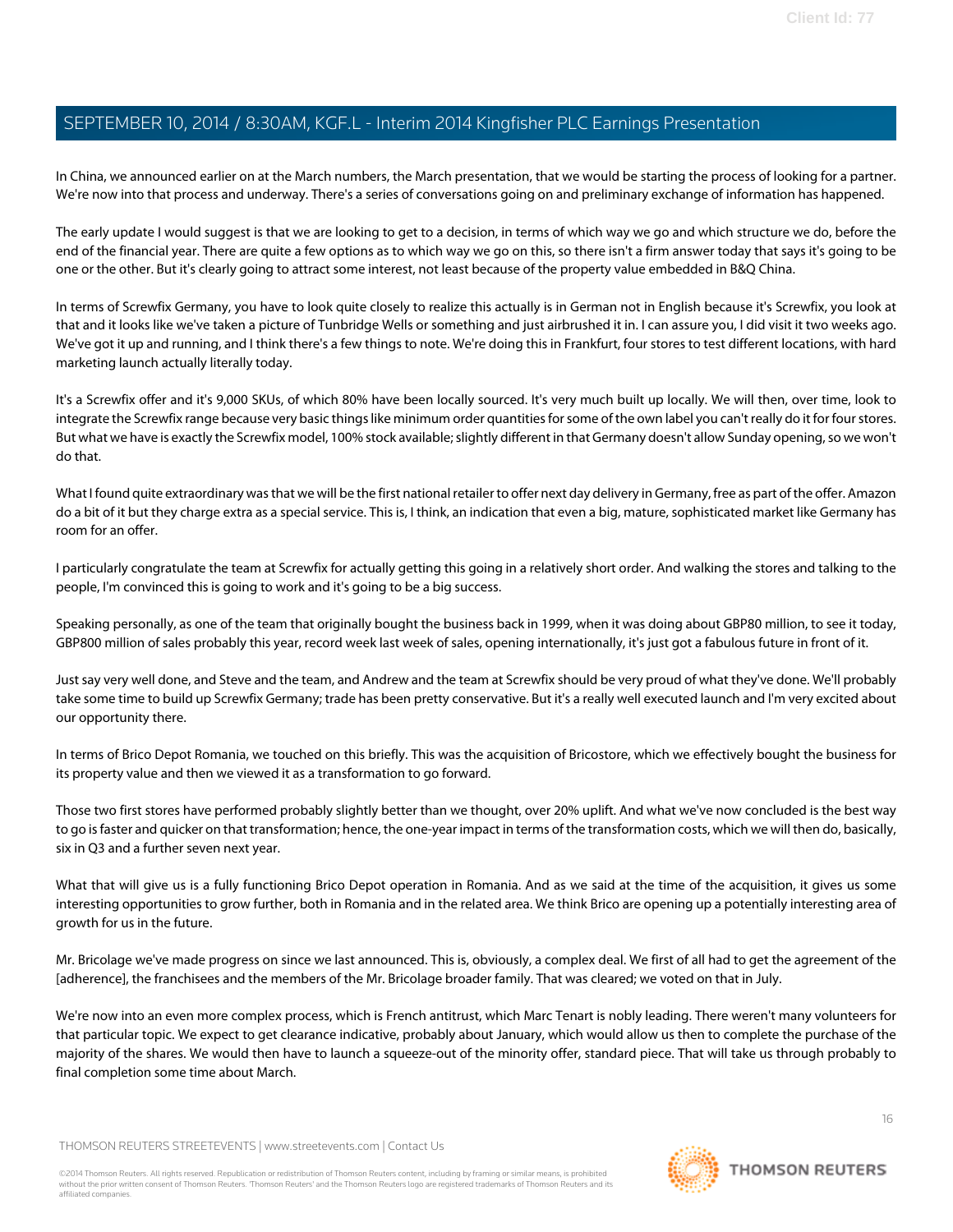Given that we're going through antitrust, there's a limit to what we can provide in terms of data on this. I would just say the key stories here are in a market, particularly a French market which is not growing that fast, if at all at this point, consolidation opportunities are rare and extremely valuable if you can execute them properly.

The key thing, for us, is it potentially gives us up to 50 sites for Brico Depot, which has only got just over 100 sites in France, a mixture of franchisees and direct-owned. It's a massive, massive acceleration of Brico's development opportunities. It also gives us a really interesting way into the convenience format, which we don't have in the Group.

And we will be looking as a team -- we've already set up a team with Alain Souillard, Veronique, with Guy Colleau, myself and Marc to look at the totality of Kingfisher's position in France and how do we map the brands onto the market. That gives us big opportunity in terms of synergies in own brand.

Particularly interesting, I think, in the longer term, it really increases the number of click and collect pickup points across the whole of France that we can reach, and gives us a much, much faster move into the multichannel world than we would get in our own.

As I said before, this, effectively, becomes a multiyear project, including the Brico franchise which we're developing, and is probably two to three years of conversion and integration, and subsequently a year or two development. Again, part of that five-year cycle we were discussing earlier on, but a really important step for Kingfisher and one that when Veronique stands up here in March next year, I'm sure she will be able to talk more specifically about some of the financial targets and the opportunity. But I see this as a very strongly value-creating deal for Kingfisher.

To sum up the first half, I think to see the underlying business up by 6% in terms of profit, and to see a strong cash performance despite some difficult markets, is really encouraging. I think the business is in fundamentally good shape.

We are still working, as we have been and will continue to work, on creating the leader. I think there is a lot more opportunity in all of the elements of easier, common, and expand; we have not finished that story by any means. I'm very pleased with the early signs of momentum back in B&Q, and I think there are opportunities there to go further and faster.

To emphasize the strength and the belief and the confidence in the Group, we are, as we said, restarting the multiyear program for the remaining GBP65 million this year. And I'm sure the Board would look positively to try and find ways of continuing that program.

I think, looking out, the outlook is always a harder one to read. I'm very pleased that we saw a better August, but it is one month and we have to be a bit careful about the projections beyond. I think, having seen a very soft June/July, to see reassurance coming back that's great.

I think the UK market is, clearly, on a more solid trend. We're always going to have a better month or a worse month or a good housing stat, or a bad housing stat. But fundamentally, it's pointing in a good direction, led by that small trade market, which obviously helps, particularly Screwfix.

I think, if we keep on sticking to the knitting, remembering what we can do to drive our own destiny, as opposed to hoping that the market will lift everyone up, we have a lot we can do in terms of value creation for our shareholders, and a tremendous potential cash generative capacity over the next few years, which means we should be able to fund both our investments for growth, and continue to offer a good return for shareholders.

I was going to finish up there, but I just want to say one or two last words before I open it to questions and basically say, obviously this is my last time standing up in front of you fine folk. And I'd like to say it's been a -- actually I'm amazed to find myself saying this, I will actually miss this experience.

I want to say thank you for the challenge and the thought-provoking questions that we've had over the years, and I'm sure Veronique will have fun dealing with this process, going forward.

Certainly internally, the worst part about stepping down is that this is a great business, it's one I've really enjoyed working. I think the people have been absolutely fantastic. I know there are some watching here through the web and I just want to say it's been a huge honor.

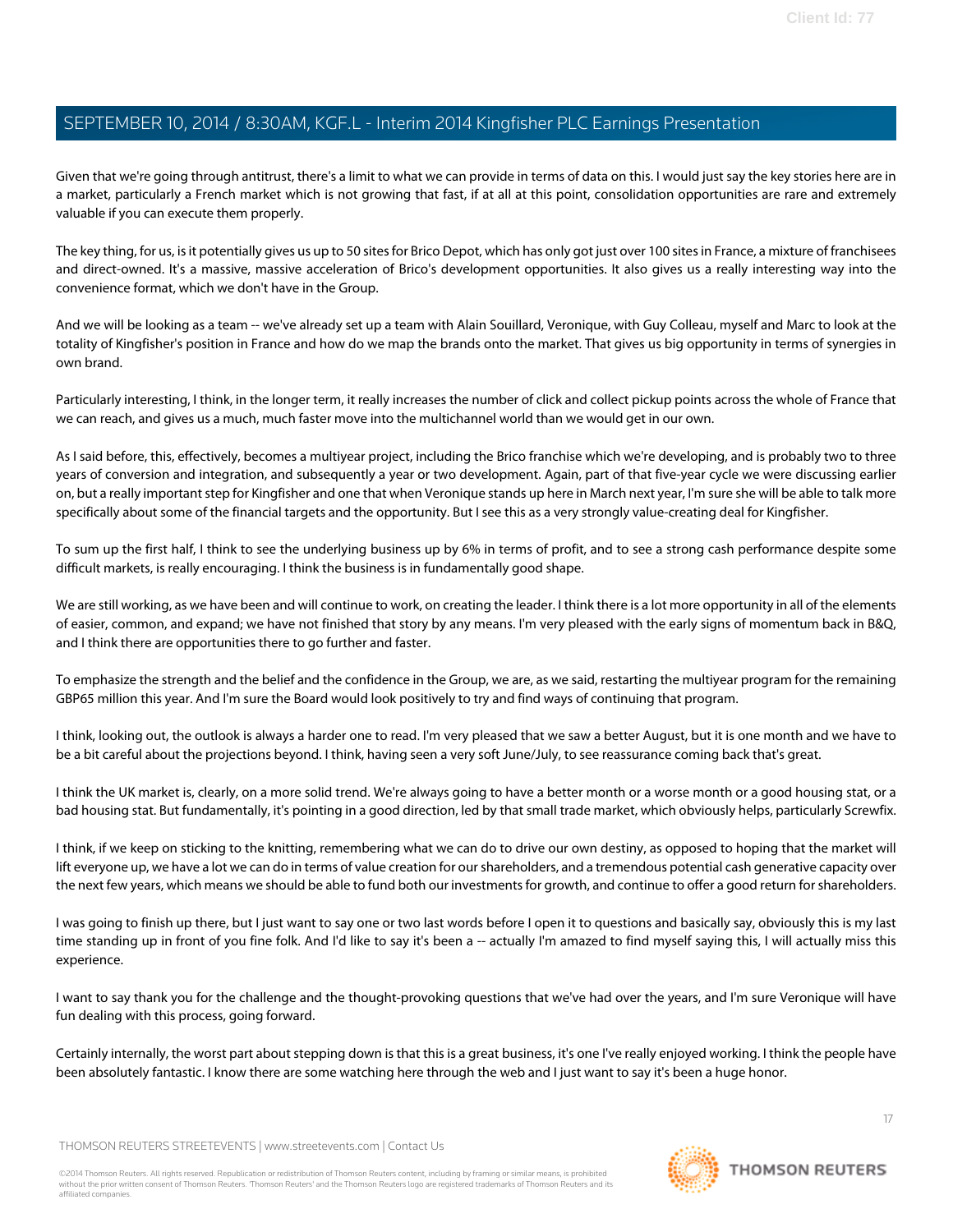So with that, I think we will cut over to questions. Thanks very much.

#### <span id="page-17-0"></span>**QUESTIONS AND ANSWERS**

#### **Warwick Okines** - Deutsche Bank Research - Analyst

Warwick Okines, Deutsche Bank. Two topics please; firstly, just on current trading. Having traded through June, July and August, have you got any clear idea as to why trading turned down so sharply in June/July? Perhaps you could just talk about how you think your Polish market share has trended through that period, and then also comment whether you could give us the B&Q like-for-like in August, please?

And secondly, a question for Kevin, I think, on the value perception chart that you showed. It's quite interesting how the value perception has actually widened between Homebase and B&Q in recent periods. I'm just wondering what your thoughts on why that's been and exactly how you're focused on, or which categories you're focused on to close that gap.

#### **Ian Cheshire** - Kingfisher Plc - Group Chief Executive

We wouldn't normally disclose August trading and we'll get drawn into how was last week at this rate. So if I could just say the two things we saw in June/July was the French market, which looked like a bit of an air pocket, and a slight slowdown in Poland, but that then reversed quite sharply in August. So I think that there's always going to be a degree of volatility, and we've seen patterns of that.

I think the surprise was that we'd had a pretty solid start to the year. We then hit June/July, the market minus [4%] then minus [6%] in July. It did look like literally just a bit of consumer caution, a bit of a timing difference in some areas.

And I think August was an excellent performance by [Vero] and the team in particular to come in with a number that was up against a pretty strong comparative from last year, and has given us some encouragement that the market's not easy, but it's not as soft as it [termed]. But I think we say look, we know the market in France is soft, it's probably a little bit more volatile than we'd originally thought, but I don't think it's fundamentally trending one way or the other. And the reassurance of August is there.

And in Poland, I think there are just good month/bad month, I don't think it's any more than that. The only issue on market share for us in Poland is that we haven't been opening as many stores as some of our competition, so the like-for-like I'm pretty happy with. It's slightly behind on the opening program, but we're also about to kick off a whole range of revamps. So there's work to do, but I'm pretty happy with where we are in Poland at the moment.

And I think it's the crystal ball on France, I'll get maybe Veronique as the owner of that particular said crystal ball might want to talk about France briefly, but it is not an easy market at the moment, but it's not as bad as I think the [back-to-front state] of certainly July might have indicated. (inaudible)

#### **Kevin O'Byrne** - Kingfisher Plc - CEO, B&Q & Koctas Brands

It's a number of factors. It's taking down the prices, 3,500 price reductions. The top 50 will definitely have impacted it. And actually an interesting fact on the top 50, we compare with a number of retailers every week, that's perception we're talking about.

The reality, when we started the half we were about 30% lower on like-for-like products than Amazon, and finishing the half we're on parity with Amazon. So that's affecting, obviously, perception out there. The doorbusters [proactively] have helped, removing all claims will have helped, and the clearer POS in the stores. So it's going to be a combination of all those things.

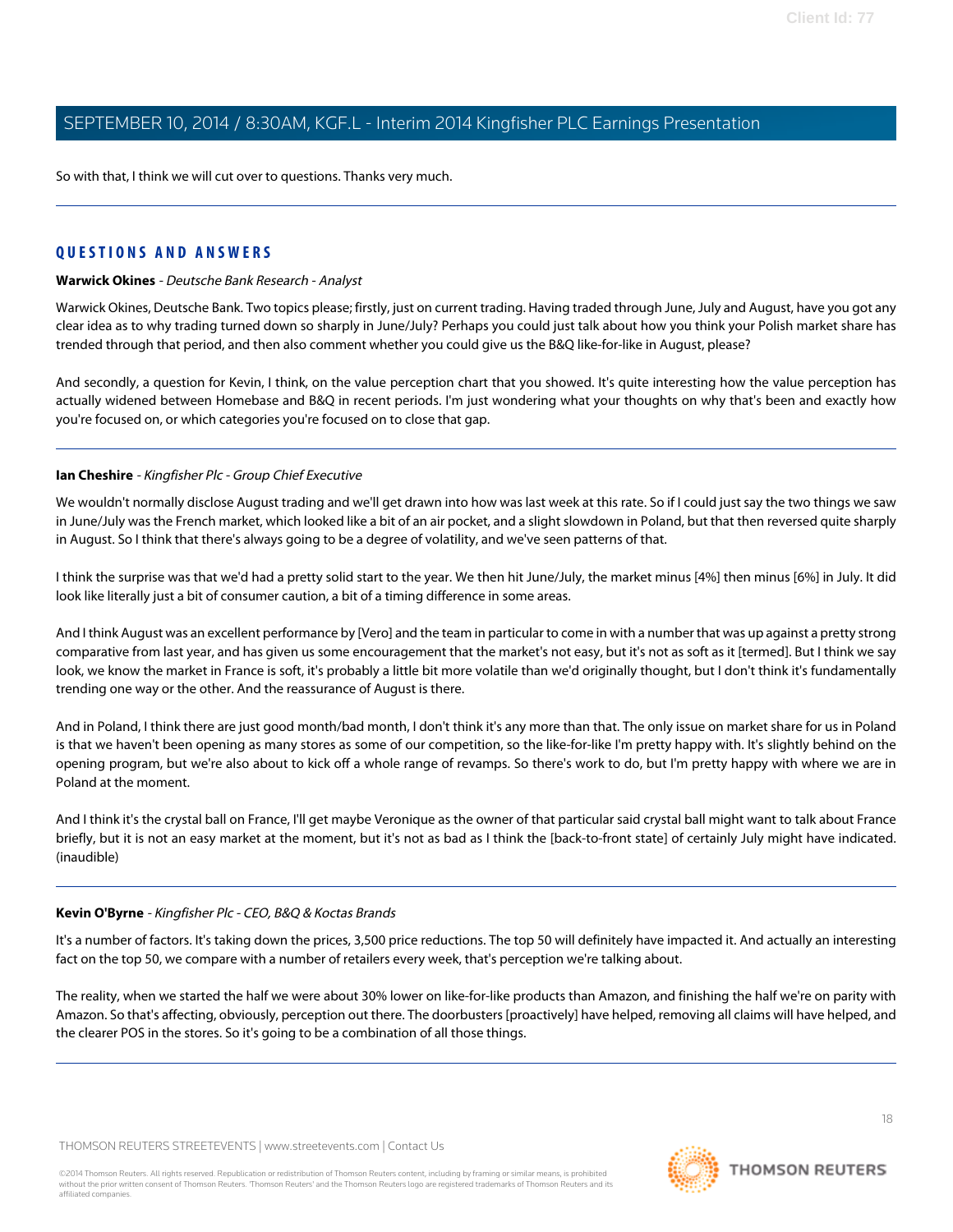#### **Ian Cheshire** - Kingfisher Plc - Group Chief Executive

Perception has improved and there's grasp of how we portray that. And I think it is important to say that we've had areas where we've had occasionally good prices but it hasn't been perceived. We've had areas where there were issues on the pricing and I think we've acted on a number of those. And I think the perception is clearly tracking the right way.

#### **Unidentified Audience Member**

Just really a quick one on the French housing market. Could you talk about whatever forthcoming government initiatives there may be and how they may help stimulate permits and construction in the market, particularly into next year, please?

#### **Ian Cheshire** - Kingfisher Plc - Group Chief Executive

(inaudible) I'd make two points; firstly, the French housing market was originally much more resilient between 2008 and 2011 and some of the old schemes helped support it. And then for the last two years the schemes were changed and have not worked. And we've seen the housing market going backwards; permis de construire back by 20%. New houses are down significantly; total housing market down a bit, but transactions going nowhere. So it is clearly a big issue in France.

The second point is that, in the last month, I've started to finally hear the French Government talking about doing something about it. And we've been writing lots of helpful notes to them suggesting a whole pile of things they can do about it. But the new Valls government is a very different animal from what we've seen before.

The problem is, we don't know how much they can actually get to happen, but the words at least have changed quite a lot. At the moment, I would not assume a great housing market, but I think the government are focusing on it as something to do. But it's going to probably remain tough for the next six to 12 months.

#### **Veronique Laury** - Kingfisher Plc - CEO, Castorama

(inaudible) anything. I think the second hand market is not that bad as it was. The problem that we have is in new homes market. As Ian said, it's very new, the fact that they want to change things, and they've announced some changes, but we haven't seen anything concrete for the time being, so [I think we] should be waiting.

#### **Unidentified Audience Member**

What's the most significant potential boost, in your view, to the market?

#### **Ian Cheshire** - Kingfisher Plc - Group Chief Executive

There's not a single blockbuster measure. There's about seven measures we've seen and, to be honest, one of the challenges of trying to assess it, it's a bit like the [SISA] and the [PAC] deal that was on social contributions, what was announced, and then what actually happened, was quite a long way apart in terms of when you got to the details.

So we're in the, let's look at the detail. I just, at the moment, take encouragement that the new government has understood it needs to do something. The query will be, what's the most productive of the planning arrangements, the financing, the tax measures? And I think we do need to see a concerted effort on that. So I think it'll be clearer over the next two or three months; I don't think we have to wait forever, but right now there's no one single answer on that one, [Frazer].

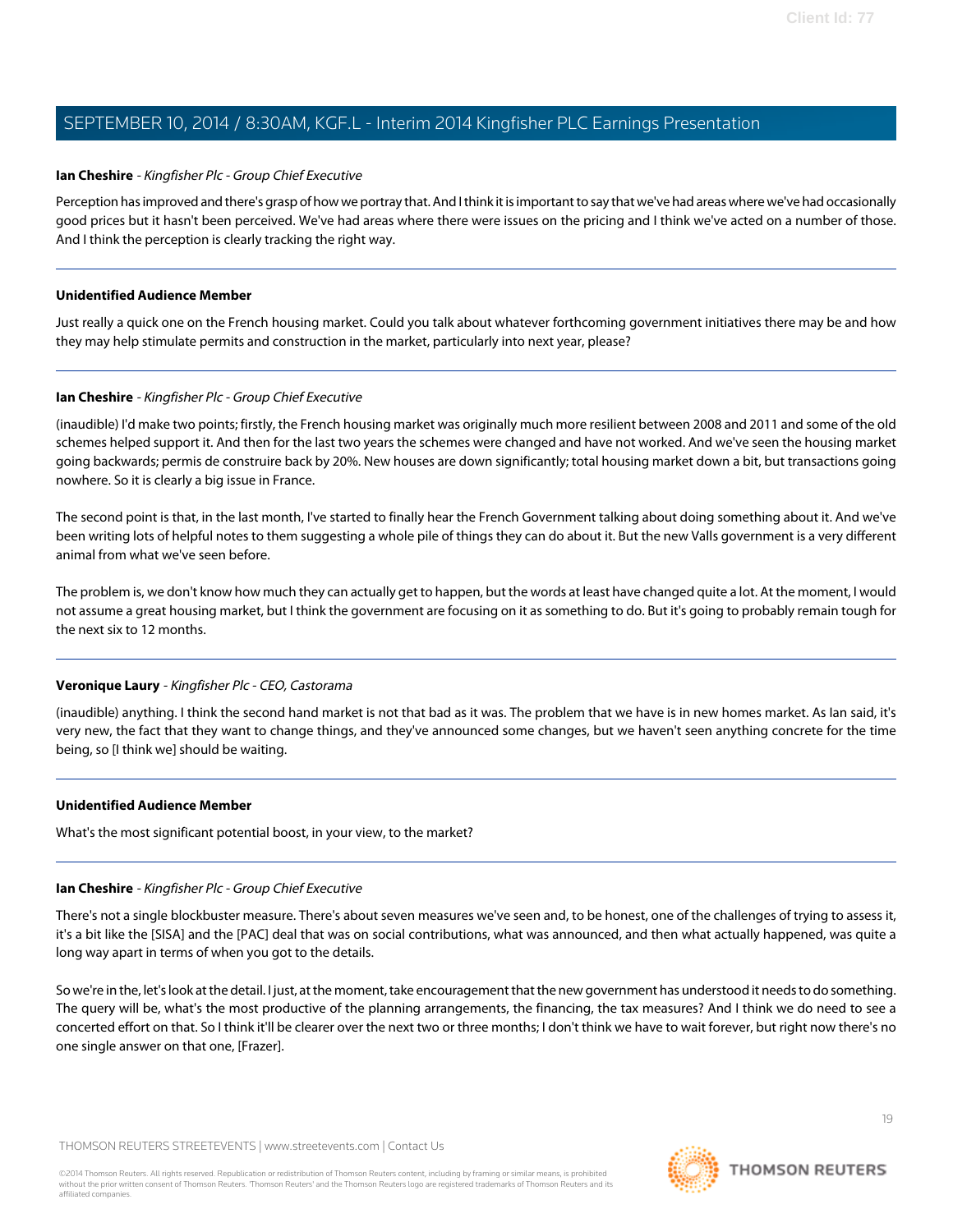#### <span id="page-19-0"></span>**Jamie Merriman** - Sanford C. Bernstein & Co., LLC - Analyst

Jamie Merriman, Sanford Bernstein. My question is about the UK. When we look at the housing data for the UK, while I wouldn't necessarily say all of the momentum was isolated in London and the Southeast, clearly that's where housing has been strongest. And I was just wondering if you could comment about B&Q and whether you're seeing the same things play out in the B&Q business, or whether you're starting to see some pickup from the non-London based regions.

#### **Kevin O'Byrne** - Kingfisher Plc - CEO, B&Q & Koctas Brands

The slide I showed there just looking at where the sales are coming from, where the growth is coming from, I guess points to, we're seeing it's at the heart of smaller tradesmen side initially from the DIY.

So it's a general point across the UK, which is what we said we thought we would see, that we'd see that starting first. And then as people start to transact, six, seven, eight months later we'll see more of the softer retail DIY coming through. And we do, clearly, have a greater spread across the country.

<span id="page-19-1"></span>In fact, compared with some of our competitors, got a smaller concentration in and around London. So for example, Homebase's like-for-likes will absolutely benefit from the fact they've got more stores inside the M25. So yes, we're seeing those trends. It's interesting [I actually saw the staff] at the weekend, the change in house movement since 2007, quite clearly London's a completely separate world.

#### **Tushar Jain** - BofA Merrill Lynch - Analyst

Tushar Jain, Bank of America Merrill Lynch. Just wanted to understand on direct and common sort of thing, I do understand you're going to have a little bit of [exploration] in the second half, how can we see that moving in next two years? I know you're target is roughly 50% over the long term, but how do we see that happening over the next two years?

And the second question is, it seems there's too much happening with the Germany launch, Romania IT systems being rolled out, what kind of -do you think there is too much happening in the Group itself that might be creating some confusion, including changes in the UK B&Q, and what are your priorities when you rank all these things?

#### **Ian Cheshire** - Kingfisher Plc - Group Chief Executive

Yes, well, if I deal with the last question first; obviously there's so much going on I felt exhausted and had to run for the exit. (laughter) No, we're all big grown up people, and we're competent retailers and know what we're doing.

Each person has got different sets of activities going on. The team for example with Steve Willett doing project easier on the IT is drawn from all round the Group but it's totally focused on that, so the people there are not trying to do other things.

The sourcing and commercial teams are working very hard together on the common product; that is clearly their priority. The guys doing Screwfix off in Germany are from Screwfix.

What we're trying to do is use each element of the Group to generate growth, or cost and margin opportunity, and I don't think in a Group the size of Kingfisher you can have just one project going on at any one time. These are the things that we do need to do, and we've debated the strategic priorities at the Board and at the Group exec level and we're very clear on that.

Actually, what I think we have got is the most coherent set of plans that I've seen, and for the first time, again, 17 years of people talking about common systems and actually seeing it happen for the first time.

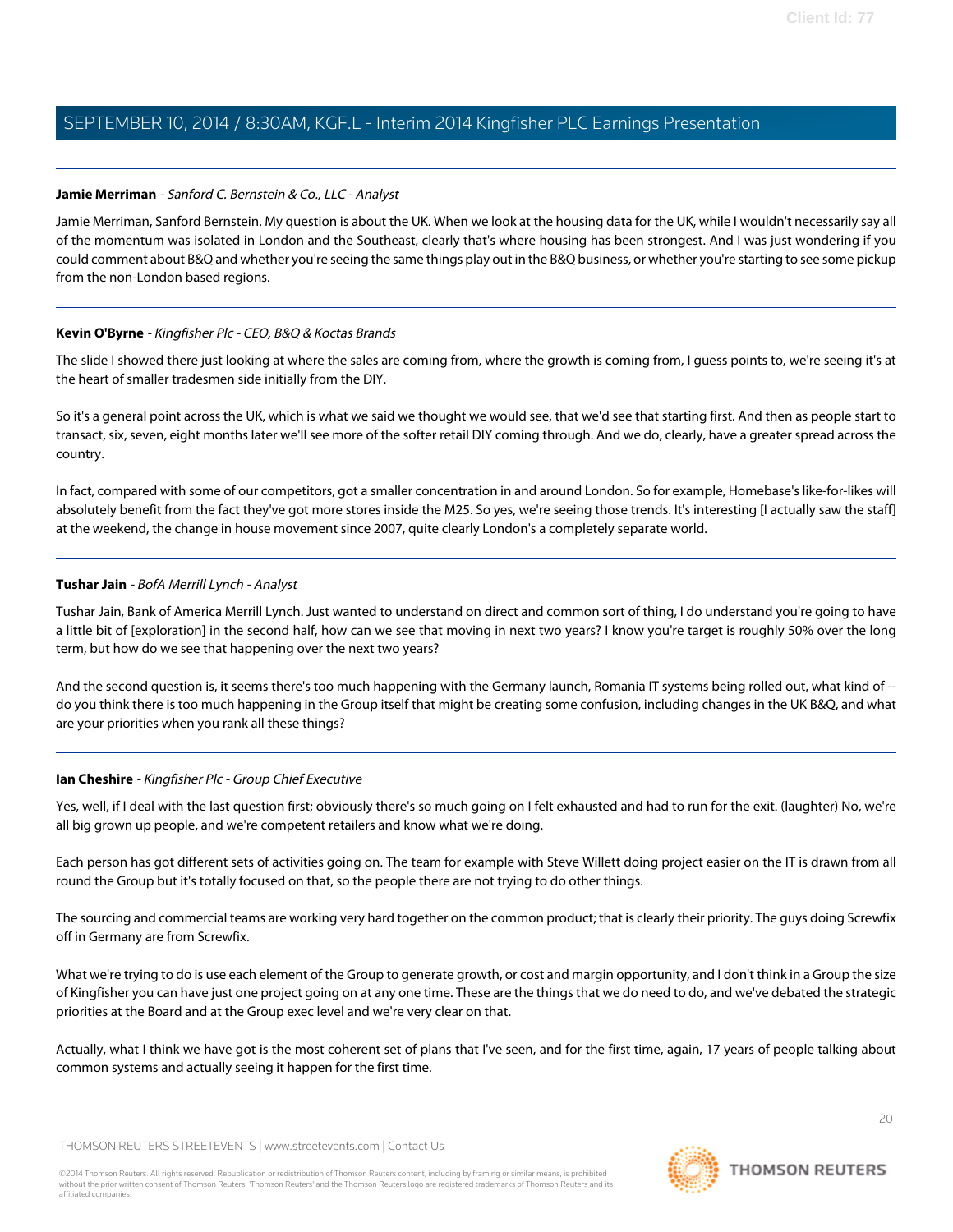So I think a lot of these things are absolutely the right thing to do; we've got enough bandwidth to do it. And I think, most importantly, we've got the talent in the business to do it, and I think it is human capability that's the bandwidth limiter. But it's a question that we will always ask ourselves, and challenge, and the Board provides that challenge.

In terms direct sourcing, I probably don't want to nail down a six month by six month percentage target, but both direct and common have a lot further to go. We have individual OpCos who have over 30%, 35% direct sourcing, and there are over 25 nearly 30, and again Screwfix is one of [those attributable] for that.

What it is, is a process of -- the rate of which we can go is driven by the rate of range review, and we have deliberately slowed down the rate of range review to avoid some disruption last year. It's coming now in another wave and it won't ever go in a perfectly set line. It'll be very much when we do the paint tender, that's a big jump up, we do the power tools that's a big jump up.

What I am absolutely clear of, though, is that with Veronique driving the Group, she's coming from exactly this area of expertise ,and it was really her work three or four years ago now which set up the common brand. So I know that we're moving on to a phase where the person probably with the best qualifications in the Group is going to be supervising this.

<span id="page-20-0"></span>So I'm very confident there's a lot more to come, and if anything, my guess would be that Veronique might be even a bit more radical than I've dared to be, so I look forward to that.

#### **James Grzinic** - Jefferies & Co. - Analyst

James Grzinic, Jefferies. Just a quick one; given all the changes do you feel that the structure of the LTIP is still valid? Do you need to relook at that; do you need to rethink [the triggers], etc?

#### **Ian Cheshire** - Kingfisher Plc - Group Chief Executive

I think that will be an excellent question for Veronique and the Board, as I won't be getting any (laughter) so I will leave that one for them. We look at it every year, at the structure, but I think it's quite important that you don't rewrite your incentives every time something changes.

<span id="page-20-1"></span>I think you've got to have some consistency, but at the moment the LTIP is designed to reward for creating value, and creating growth, so I think it's in the right place.

#### **Chris Chaviaras** - Barclays - Analyst

Chris Chaviaras, Barclays. Three questions on B&Q all of them. The first one on the stores that you are thinking of closing; given this might take some time, can you tell us how many stores are unprofitable, or at least give a sense of the underperformance of the tail end of your stores there?

The second one on the kitchen sales; I see, Kevin, that you returned back to the EDLP, but there were more promotions than in the first quarter, so is it maybe that customers do want the promotional environment, and what makes you think that now giving up on promotions and keeping this every day low price will actually mean better sales?

And the last one, on marketing spend; can you give us a sense of how down that was year on year on percentage terms, and also on absolute value and where this is versus the average?

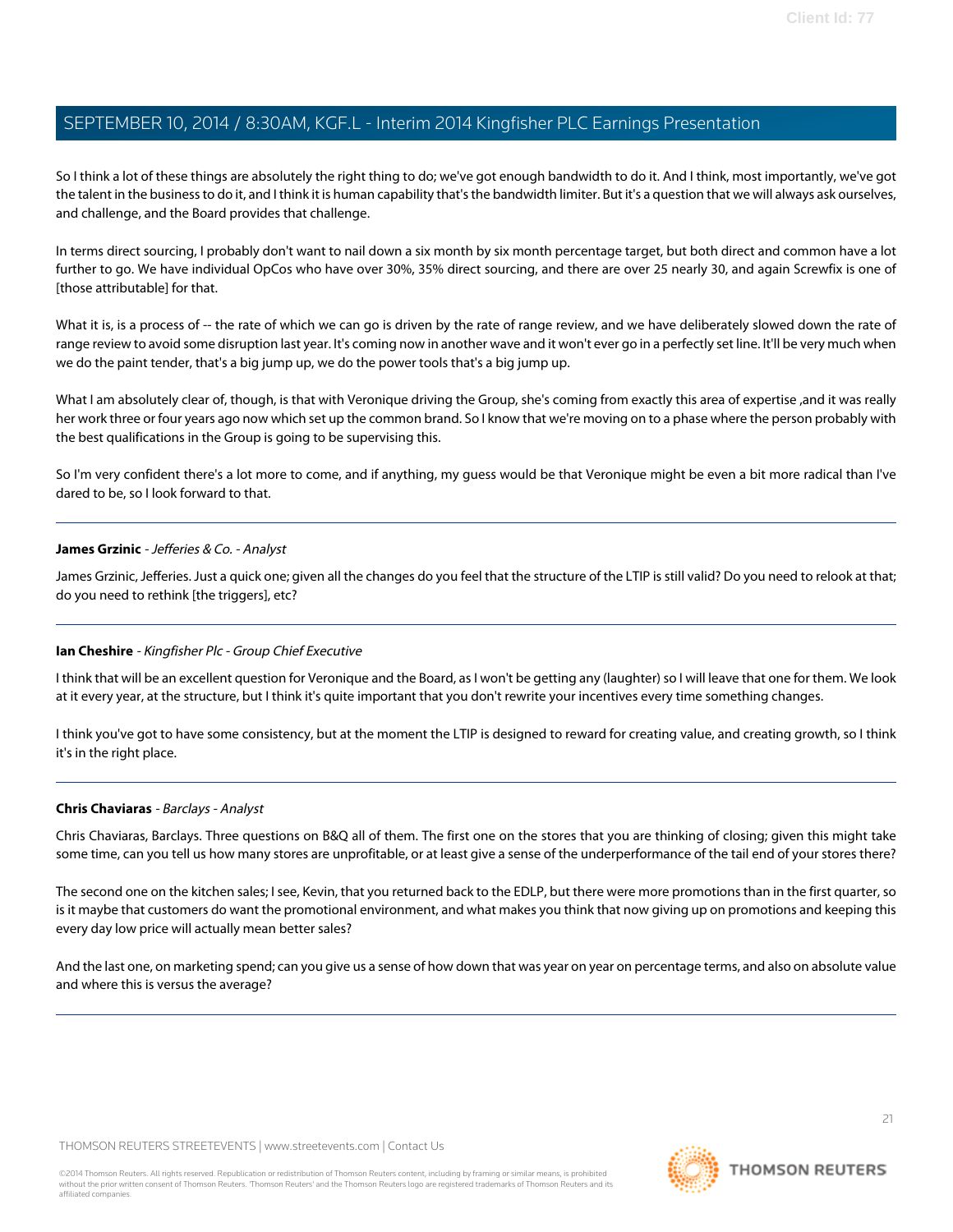#### **Kevin O'Byrne** - Kingfisher Plc - CEO, B&Q & Koctas Brands

The first one, store closures, clearly we have a plan for each one; we know which ones we're closing. We're not disclosing them today, and there's a couple of reasons for that.

One primary reason is it's much better to negotiate things when people don't know what you're trying to do, and so I don't want to give Grahame a very difficult job; he's already got a challenging job by disclosing what we're trying to do.

But clearly, we will look with each landlord, we're looking at it catchment by catchment, and we'll look at it with British Land, with Hammerson, etc. We'll look at it with different retailers as there's lots of discussions going on, but they're obviously confidential, I'm afraid, at this stage.

But I do think it's manageable; I think there's a concern out there that this is some -- it's because it has to happen over five years, it just can't happen much quicker. In any one year it's manageable from a cash point of view.

You mentioned EDLP; it isn't EDLP, so it is every day great value and keep repeating that in the business. It's not about price, it's about value, so it is about price; of course, you've seen a lot of work we're doing on price, but it is about quality and we've got more to do on quality on the ranges, and it is about service. So it's the complete -- that's what B&Q is about; people don't want to buy cheap stuff from us, they want to buy good stuff.

I think this time it's difficult. We believe it's sustainable, I believe it's sustainable and I don't think it is sustainable to keep doing 60% off and 10% off, and we'll give you a small child on the last day or something. Customers are seeing, in a world of the Internet, they can see that, we've seen the problems that furniture retailers are getting with that type of marketing.

The successful players in the market don't do that, and if I look at Howdens and IKEA, but it's not an easy move. So we're working hard behind the scenes at how do we make that move; I think this time it's more sustainable because we've changed the whole store.

Last time we did every day lower prices for kitchens, you walked into the store and you had 20% here, 40% off, three for two, lots of claims all over the store. It's now consistent across the store, which I think allows people to believe that the brand is giving them a good price every day. And of course, there will be some promotions, there will be something, whether it's a deal on a worktop, or a deal on an appliance or something because you do [it] coming to close the deal, but it isn't a 60% off plus an extra 10%.

It's just not credible. If you look right now, if you go on Kitchen Compare, you can see a number of retailers out there have just increased their prices dramatically to then drop them by 60%, and consumers will see through that in due course.

#### **Ian Cheshire** - Kingfisher Plc - Group Chief Executive

On the property front, we've said publicly that we felt there was may be 15% or 20% of the space that can come out of the total estate, but you can't do that easily. And there are no loss making stores as such; they're making some sort of contribution.

So from our point of view, the economics of this are extremely difficult because you can have a value destroying store, but you can't generate - the numbers aren't so awful that you can afford to pay the landlord to take it away because we've still got a cast iron lease.

And from our point of view, we've been working on this for sufficiently long to know we're going to have to do site by site, place by place. But we don't have an easy out of it with a bunch of lease renewals, we're talking about eight or nine years, so Vero's going to have to do eight or nine years to make sure she gets rid of the tail of the stores in that case; no pressure.

Marketing, we don't disclose the amounts, sorry.

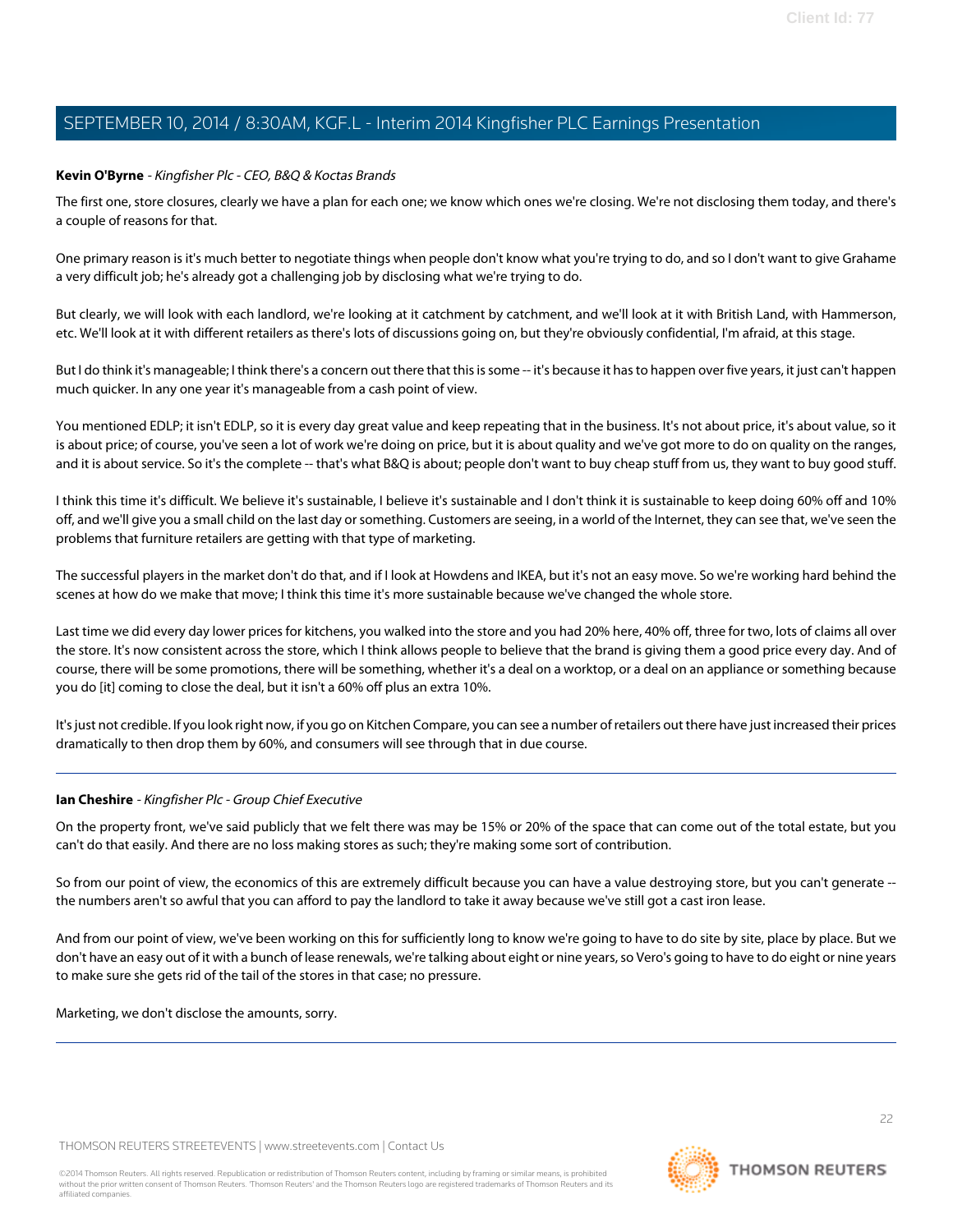#### **Karen Witts** - Kingfisher Plc - Group Finance Director

If I could just clarify [the comment I made] when I was talking about self-help measures, and that was very much in the context of the work that we do on goods not for resale, and more effective marketing, it wasn't a comment about starving the businesses of the funds that it needs, more effective buying.

#### <span id="page-22-0"></span>**Tony Shiret** - Espirito Santo Investment Bank - Analyst

Tony Shiret, Espirito Santo. First of all, congratulations on your retirement, sorry to see you go and all that. Moving on to the question, just developing this property angle, can you remind us how many of the stores in phase 1 you've actually opened as joint food retail, DIY stores?

And secondly, on phase 2, can you give us some idea of the assumption you're building in for sales retention on the closed stores from these catchments, a couple of detailed ones?

And lastly, have you actually impaired any of these stores in your accounts, bearing in mind how, subject to the answer to part one, you haven't been very successful at doing this whole thing so far? And if you haven't impaired them, can Karen say how she looks at impairment?

**Kevin O'Byrne** - Kingfisher Plc - CEO, B&Q & Koctas Brands

Tony, we haven't impaired, because we don't need to impair, but Karen can cover it.

#### **Karen Witts** - Kingfisher Plc - Group Finance Director

I would have given the same answer.

#### **Kevin O'Byrne** - Kingfisher Plc - CEO, B&Q & Koctas Brands

Yes. So there's no requirement to do it. Technically, they don't require impairment.

#### **Karen Witts** - Kingfisher Plc - Group Finance Director

Everything is (inaudible) every year.

#### **Tony Shiret** - Espirito Santo Investment Bank - Analyst

Sorry, what I mean is, what is the test, so we can work it out for ourselves?

#### **Karen Witts** - Kingfisher Plc - Group Finance Director

I don't think we've spoken about exactly how we do it. But effectively, you're looking at long-term cash flows of the stores, and the value that you're carrying them for. And our stores make positive contributions. As Kevin said, we look at this every year, and we don't need to impair.

**Tony Shiret** - Espirito Santo Investment Bank - Analyst

I thought you just said they were value destructive. Is that something --?

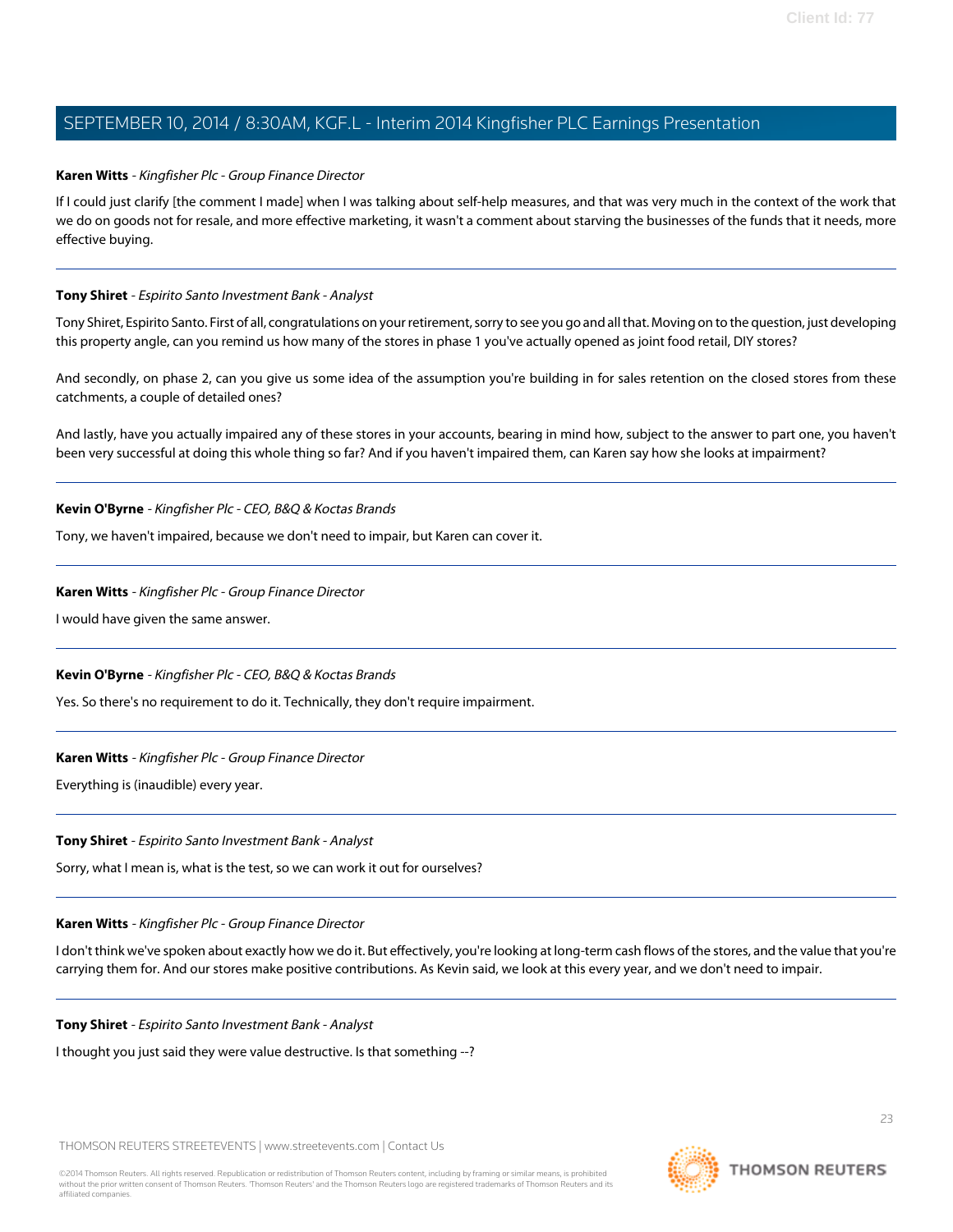#### **Ian Cheshire** - Kingfisher Plc - Group Chief Executive

That's on a [CVA] basis. So if you have a, and this is part of the tale, not all, but if you have a store that's making positive contribution and it's got positive cash flow, you wouldn't impair it. But it could still be value negative in terms of the capitalized lease obligation, but it doesn't trigger impairment.

#### **Kevin O'Byrne** - Kingfisher Plc - CEO, B&Q & Koctas Brands

Going back to the first part of your question, we've done one properly, which is Belvedere, where we've actually got ASDA open up next door. We opened Norwich a few weeks ago, with Morrisons haven't even started to fit out their half. In effect, we don't have the complete -- it's open in a couple of weeks, but we don't have a tenant next door. So as one is complete, which is where we've seen the 70% --

#### **Tony Shiret** - Espirito Santo Investment Bank - Analyst

When did you start doing it? Sorry, I seem to recall this from a previous [slide]. When did you start the program?

#### **Ian Cheshire** - Kingfisher Plc - Group Chief Executive

18 months ago.

#### **Kevin O'Byrne** - Kingfisher Plc - CEO, B&Q & Koctas Brands

Yes.

#### **Ian Cheshire** - Kingfisher Plc - Group Chief Executive

We said the planning was two years ago. You then go through negotiation with the landlord, negotiation with the other half, then you've had two years of planning. And ultimately, the thing that's shifted and is, frankly, disappointing is the planning environment has killed a number of these deals, and it means we just have to keep working harder.

But if you've got [followed] institutional leases that you can't get out of, and you've got stores that are generating cash flow, so it's not a disaster zone, you're in that middle ground where you can't easily throw money at the problem, and it takes time.

#### **Kevin O'Byrne** - Kingfisher Plc - CEO, B&Q & Koctas Brands

And, Tony, we're trying to learn from past mistakes, which is why we're not saying -- and also what we're doing right now, because we need to do some stuff and then we'll tell you about it.

#### **Ian Cheshire** - Kingfisher Plc - Group Chief Executive

[It's all activity under the hood].

#### **Tony Shiret** - Espirito Santo Investment Bank - Analyst

Okay. Thanks.

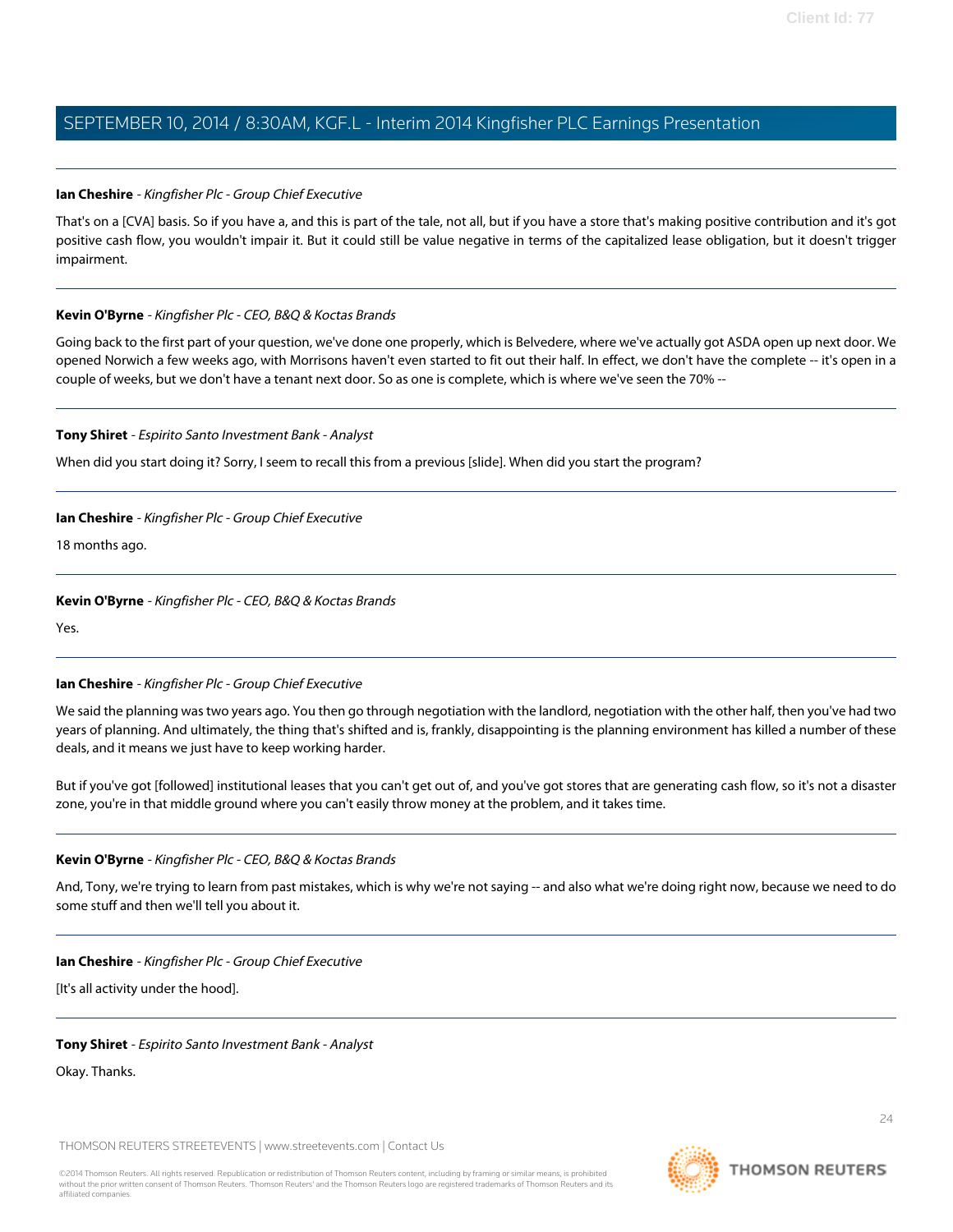#### <span id="page-24-0"></span>**Paul Steegers** - BofA Merrill Lynch - Analyst

[Paul Steegers, Bank of America Merrill Lynch]. As someone who's new to this industry, my question is a simple one. It looks to me like your margins, over the last few years, have actually done all right, certainly close to your targets in the UK, Poland good, yet your returns don't look particularly impressive. And if you lease adjust them, certainly not that impressive, in my view, and correct me if I'm wrong.

As you grow, can you give us some indication of how you look at growth CapEx returns, and where do you see sustainable returns from capital, going forward?

#### **Ian Cheshire** - Kingfisher Plc - Group Chief Executive

Kingfisher is essentially -- I think you think about it in three different lumps, from a returns point of view, you've got the UK, which is a mass of capitalized leases, and by far the biggest lump of invested capital, which is getting to the point we're just stuck in [cursory of] institutional leases that we can't get out of.

So while returns over the last five years in the UK, as Kevin said, have improved significantly, the amount of capitalized leases have not materially come down. And over a period, they will start to do that.

And longer term, Kingfisher essentially needs to deleverage invested capital out of the UK and invest in the growth entities that it's got, notably Brico and Screwfix.

So there is the historic reality of a deadweight of invested capital that just does not disappear. And much that everyone would like to find the magic wand that makes it disappear, unless they dis-invent the institutional lease in the UK, it can't happen.

And the story as I said, the irony is, if we were losing a pile of money and I could create a CDO, which is what we ended up doing in Ireland, you'd do it. But you just can't. So that's a gradual runoff of invested capital. And you're not putting more money into that model, so this is capital coming out.

The second area is high return areas like Brico and Screwfix, where we are absolutely in fantastic returns, very high returns. And the question is, can we just have more of them, which is why Mr. Bricolage is important to Brico, and why we're expanding Screwfix.

And the third area is there are some geographic areas of further big-box expansion which we're interested in, where the returns are excellent, notably, Poland, Russia and Turkey, so we will continue to invest in those.

But we have, courtesy of Karen and the team at Paddington, a very strict returns policy. We're allocating investment to the future in high return. It's prioritized, it's post-investment checked, and we are very rigorous about the discipline. And one of the things I did early on in 2008 when I took over was put everyone on a CapEx diet, and make sure the returns are going -- the investment goes where the returns go.

What you can't see -- what you're right to say is the total returns, but they are so driven by that historic lump of UK capitalized leases that, that's just too big a number to shift, no matter how brilliantly we do in small investments in Brico and Screwfix, and elsewhere.

So it's going in the right direction. And, again, over an eight to nine year period, I think you'll see a transformation of the shape, but it's that UK heritage.